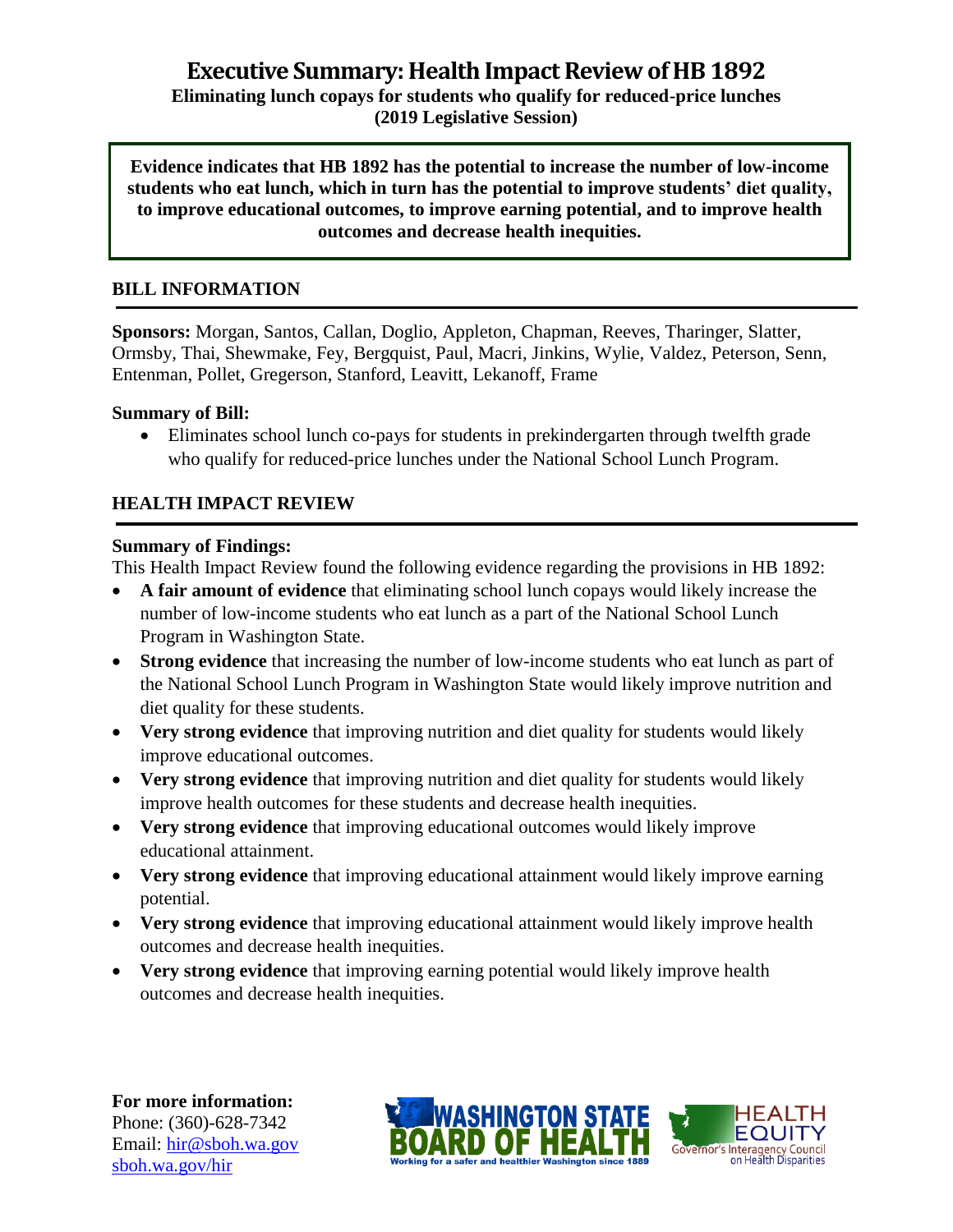# **Health Impact Review of HB 1892**

**Eliminating lunch copays for students who qualify for reduced-price lunches (2019 Legislative Session)**

February 26, 2019

**Staff contact:** Lindsay Herendeen Phone: (360) 628-6823 Email: [lindsay.herendeen@sboh.wa.gov](mailto:lindsay.herendeen@sboh.wa.gov)

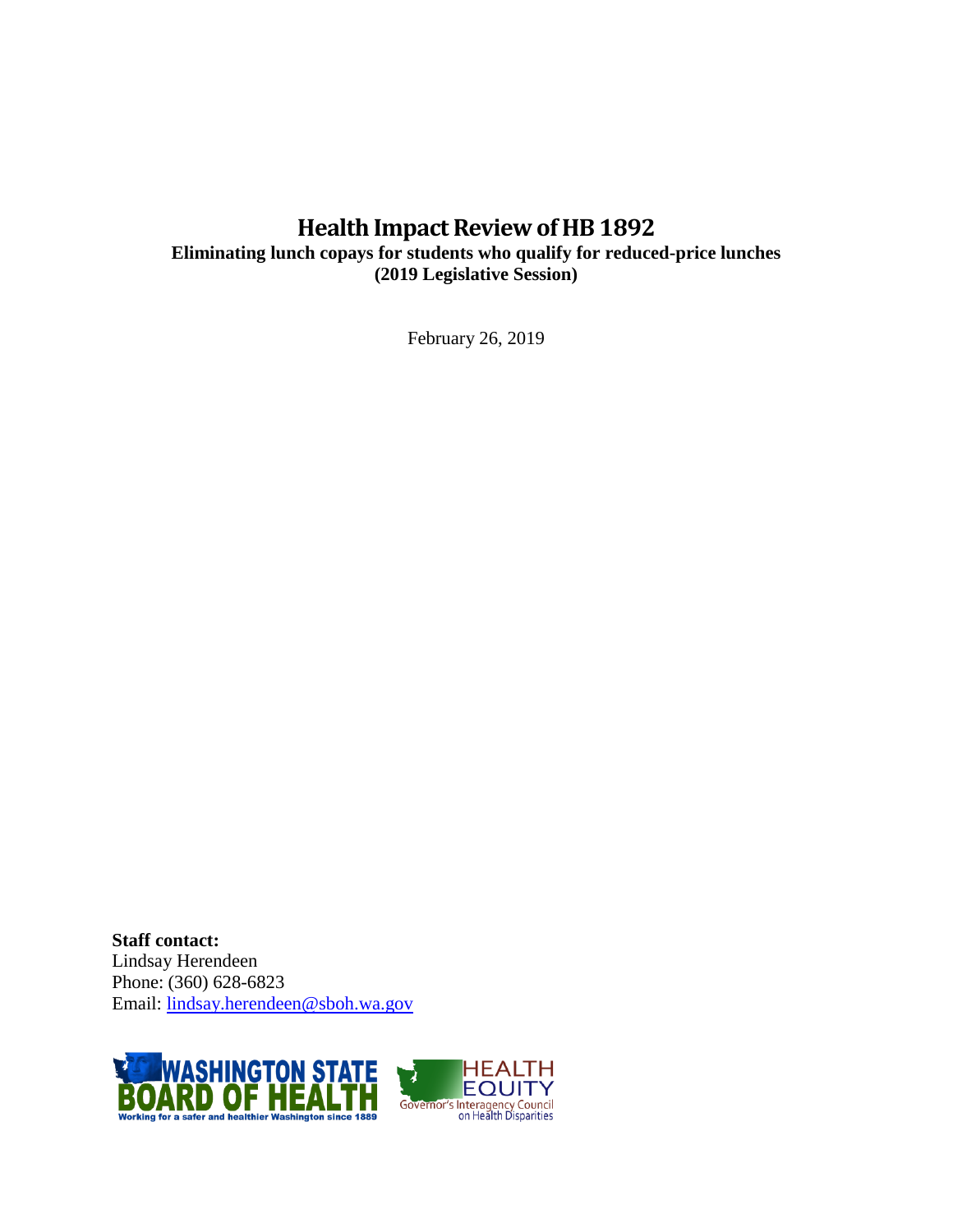# **Acknowledgements**

We would like to thank the key informants who provided consultation and technical support during this Health Impact Review.

# **Contents**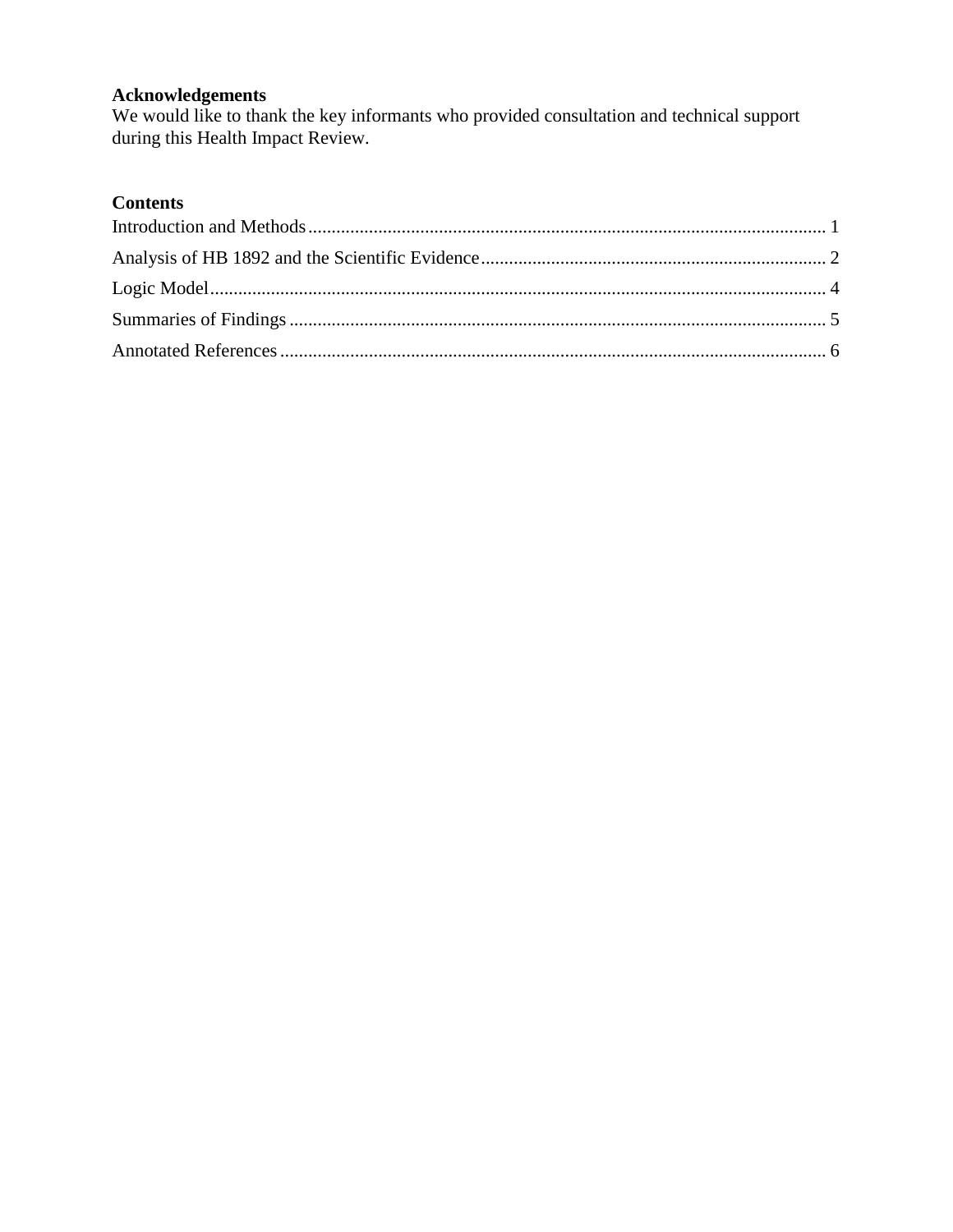#### **Introduction and Methods**

<span id="page-3-0"></span>A Health Impact Review is an analysis of how a proposed legislative or budgetary change will likely impact health and health disparities in Washington State [\(RCW 43.20.285\)](http://apps.leg.wa.gov/rcw/default.aspx?cite=43.20.285). For the purpose of this review 'health disparities' have been defined as the differences in disease, death, and other adverse health conditions that exist between populations [\(RCW 43.20.270\)](http://apps.leg.wa.gov/rcw/default.aspx?cite=43.20.270). This document provides summaries of the evidence analyzed by State Board of Health staff during the Health Impact Review of House Bill 1892 [\(HB 1892\)](https://app.leg.wa.gov/billsummary?BillNumber=1892&Year=2019&Initiative=false).

Staff analyzed the content of HB 1892 and created a logic model depicting possible pathways leading from the provisions of the bill to health outcomes. We consulted with experts and contacted key informants about the provisions and potential impacts of the bill. We conducted an objective review of published literature for each pathway using databases including PubMed, Google Scholar, and University of Washington Libraries. More information about key informants and detailed methods are available upon request.

The following pages provide a detailed analysis of the bill including the logic model, summaries of evidence, and annotated references. The logic model is presented both in text and through a flowchart (Figure 1). The logic model includes information on the strength-of-evidence for each relationship. The strength-of-evidence has been defined using the following criteria:

- Not well researched: the review of literature yielded few if any studies or only yielded studies that were poorly designed or executed or had high risk of bias.
- **A fair amount of evidence:** the review of literature yielded several studies supporting the association, but a large body of evidence was not established; or the review yielded a large body of evidence but findings were inconsistent with only a slightly larger percentage of the studies supporting the association; or the research did not incorporate the most robust study designs or execution or had a higher than average risk of bias.
- **Strong evidence:** the review of literature yielded a large body of evidence on the relationship (a vast majority of which supported the association) but the body of evidence did contain some contradictory findings or studies that did not incorporate the most robust study designs or execution or had a higher than average risk of bias; or there were too few studies to reach the rigor of "very strong evidence;" or some combination of these.
- **Very strong evidence:** the review of literature yielded a very large body of robust evidence supporting the association with few if any contradictory findings. The evidence indicates that the scientific community largely accepts the existence of the association.

This review was subject to time constraints, which influenced the scope of work for this review. The annotated references are only a representation of the evidence and provide examples of current research. In some cases only a few review articles or meta-analyses are referenced. One article may cite or provide analysis of dozens of other articles. Therefore the number of references included in the bibliography does not necessarily reflect the strength-of-evidence. In addition, some articles provide evidence for more than one research question, so are referenced multiple times.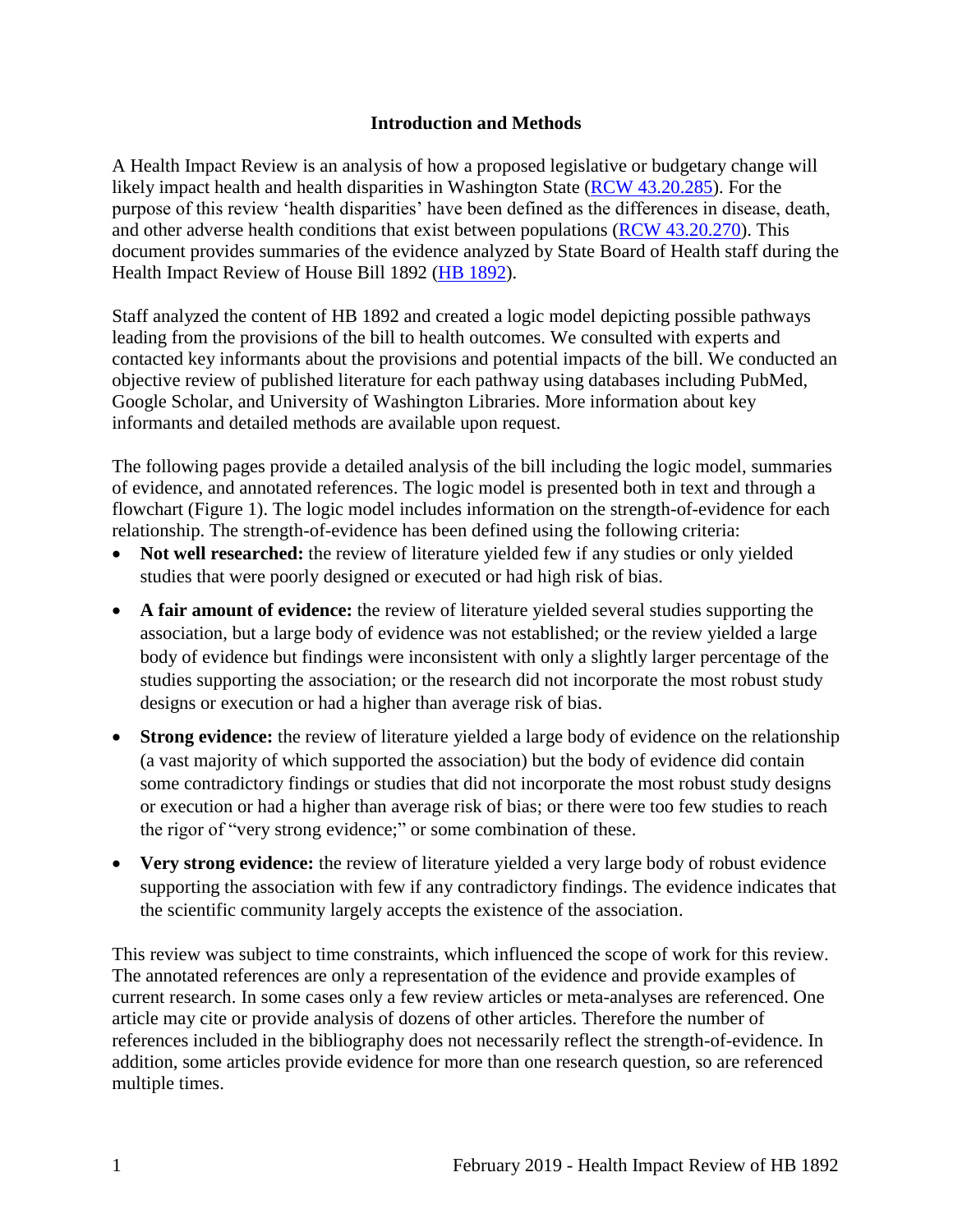#### **Analysis of HB 1892 and the Scientific Evidence**

#### <span id="page-4-0"></span>**Summary of relevant background information**

- All public schools, nonprofit private schools, and Residential Child Care Institutions in the U.S. can participate in the federally funded National School Lunch and School Breakfast Programs.<sup>1</sup>
- Children from families with incomes at or below 130% of the federal poverty level receive free school meals, and children from families with incomes between 130% and 185% of the federal poverty level receive school meals at a reduced-price of no more than 40 cents per lunch. $<sup>1</sup>$ </sup>
- The Washington State 2017-2019 enacted budget appropriated \$1,170,200 per year to eliminate reduced-price lunch co-pays for students in kindergarten through third grade.<sup>2</sup>

#### **Summary of HB 1892**

 Eliminates lunch co-pays for students in prekindergarten through twelfth grade who qualify for reduced-price lunches under the National School Lunch Program.

#### **Health impact of HB 1892**

Evidence indicates that HB 1892 has the potential to increase the number of low-income students who eat lunch, which in turn has the potential to improve students' diet quality, to improve educational outcomes, to improve earning potential, and to improve health outcomes and decrease health inequities.

#### **Pathway to health impacts**

The potential pathways leading from the provisions of HB 1892 to decreased health inequities are depicted in Figure 1. There is a fair amount of evidence that eliminating the reduced-price lunch copay for students in prekindergarten through twelfth grade (PK-12) would likely increase the number of low-income students who eat lunch as a part of the National School Lunch Program (NSLP).<sup>[1,](#page-11-0)[3-5](#page-11-1)</sup> There is strong evidence that increasing the number of low-income students that eat lunch as part of the NSLP would likely improve nutrition and diet quality for these students,  $6-11$  which is very strongly associated with improved educational  $1,12-16$  $1,12-16$  and health outcomes.17-19 In addition, the literature indicates that increased educational opportunities and outcomes are very strongly linked to increased educational attainment,20-23 which in turn is very strongly associated with both improved health<sup>24-36</sup> and increased income<sup>[25](#page-19-0)[,37](#page-22-0)</sup> (which is also very strongly linked to improved health).[24-26,](#page-19-1)[28,](#page-20-0)[33,](#page-21-0)[34,](#page-21-1)[38-44](#page-22-1)

Since the bill specifically applies to students who are eligible for reduced-price lunch, it would likely have the greatest impact on low-income students. Schools in Washington State with higher percentages of low-income students also have higher percentages of students of color, $45$  so this bill could help increase the number of low-income students and students of color that eat lunch as part of the NSLP. Low-income students and students of color are more likely to experience health inequities.<sup>[17-19,](#page-17-0)[46](#page-24-0)</sup> Therefore, increasing the number of students that eat lunch as part of the NSLP has the potential to decrease inequities.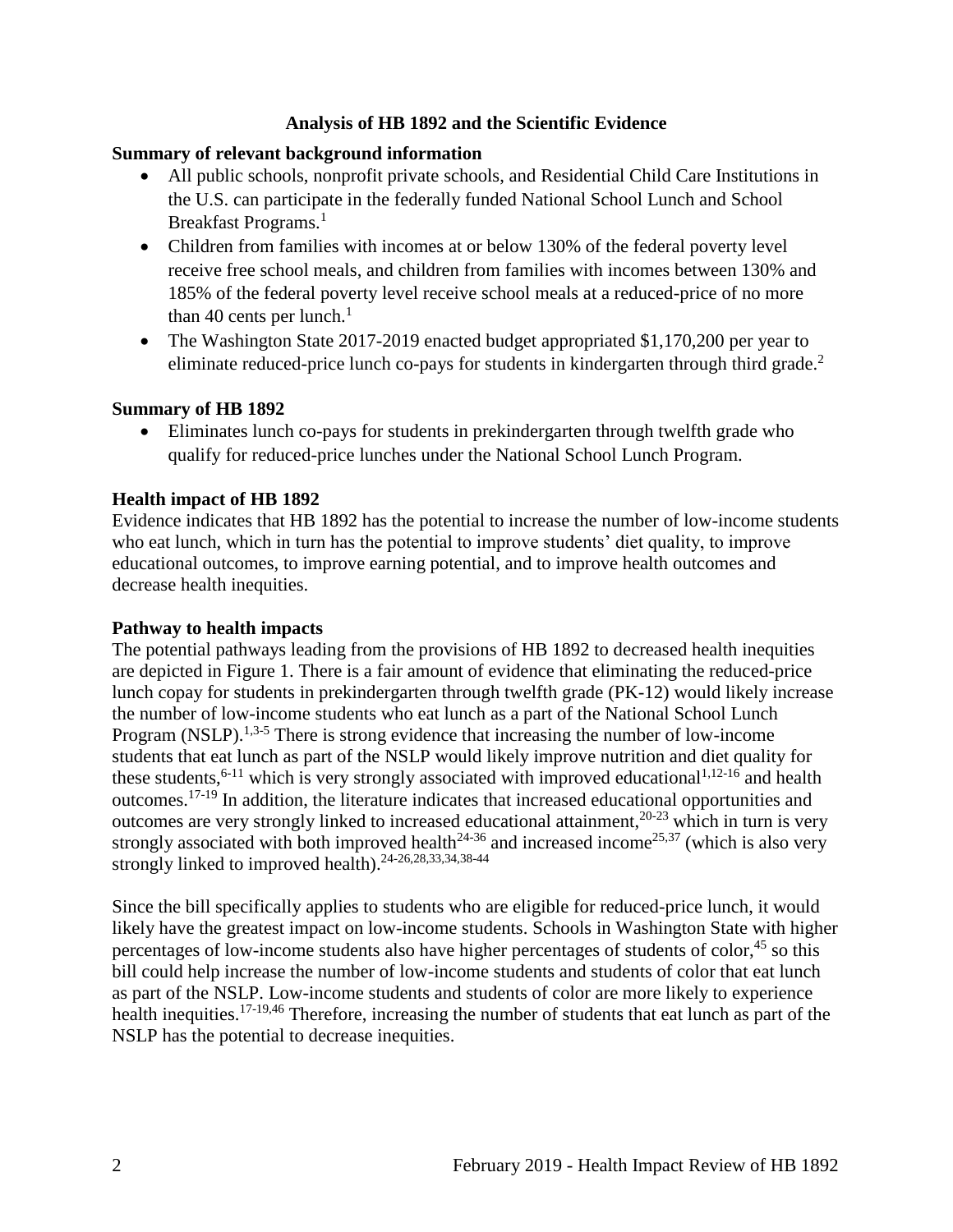Due to time limitations we only researched the most direct connections between the provisions of the bill and decreased health inequities and did not explore the evidence for all possible pathways. For example, potential pathways that were not researched include:

- Evidence for how students eating school lunch impacts the food security and nutrition of their family members. For example, one study found that NSLP participation is associated with a 14% reduction in the risk of experiencing food insufficiency for the entire household, not just the participating student. $47$
- Evidence for how eliminating the reduced-price lunch copay impacts a family's financial stability, potentially indirectly impacting health outcomes.

## **Magnitude of impact**

Office of the Superintendent of Public Instruction's 2017-2018 Washington State Report Card indicated that 42.4% (472,879) of students were eligible to receive free or reduced-price meals in May 2018.<sup>48</sup> A 2019 fiscal note submitted by OSPI estimated that 75,740 PK-12 students are eligible for reduced-price meals,<sup>2</sup> and would be eligible to have lunch co-pays eliminated as a result of HB 1892. Calculating 180 lunches per student per school year at a cost of \$0.40 per lunch, OSPI estimated the total cost of eliminating lunch co-pays for PK-12 students would be \$5,453,280 per year.<sup>2</sup> Since the current state enacted budget includes \$1,170,200 per year to eliminate copays for students in kindergarten through third grade, OSPI estimated a cost of \$4,283,080 per year to eliminate lunch copays for students in prekindergarten and in fourth through twelfth grade. $2$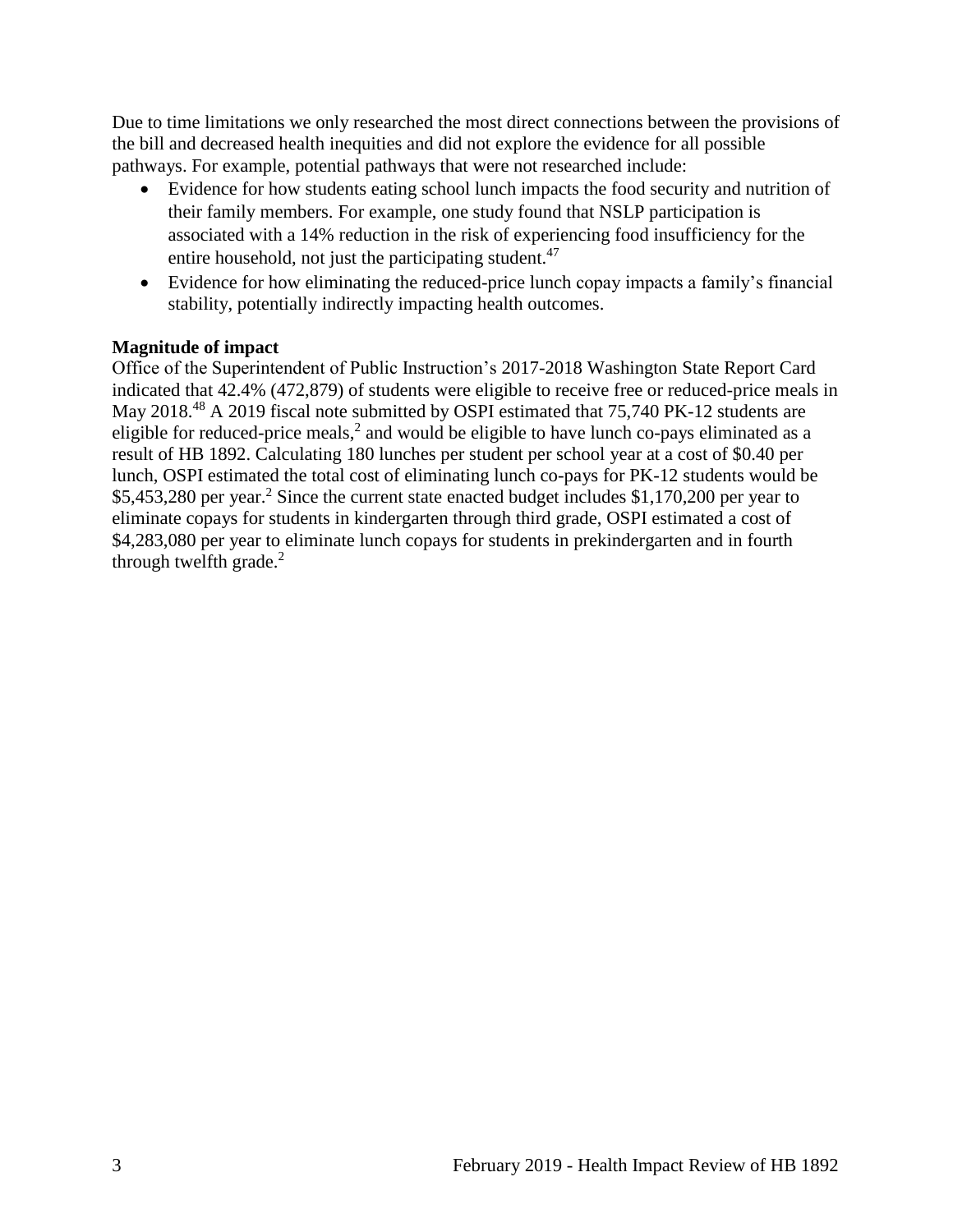#### **Logic Model**



<span id="page-6-0"></span>**Figure 1 Eliminating lunch copays for students who qualify for reduced-price lunches HB 1892**

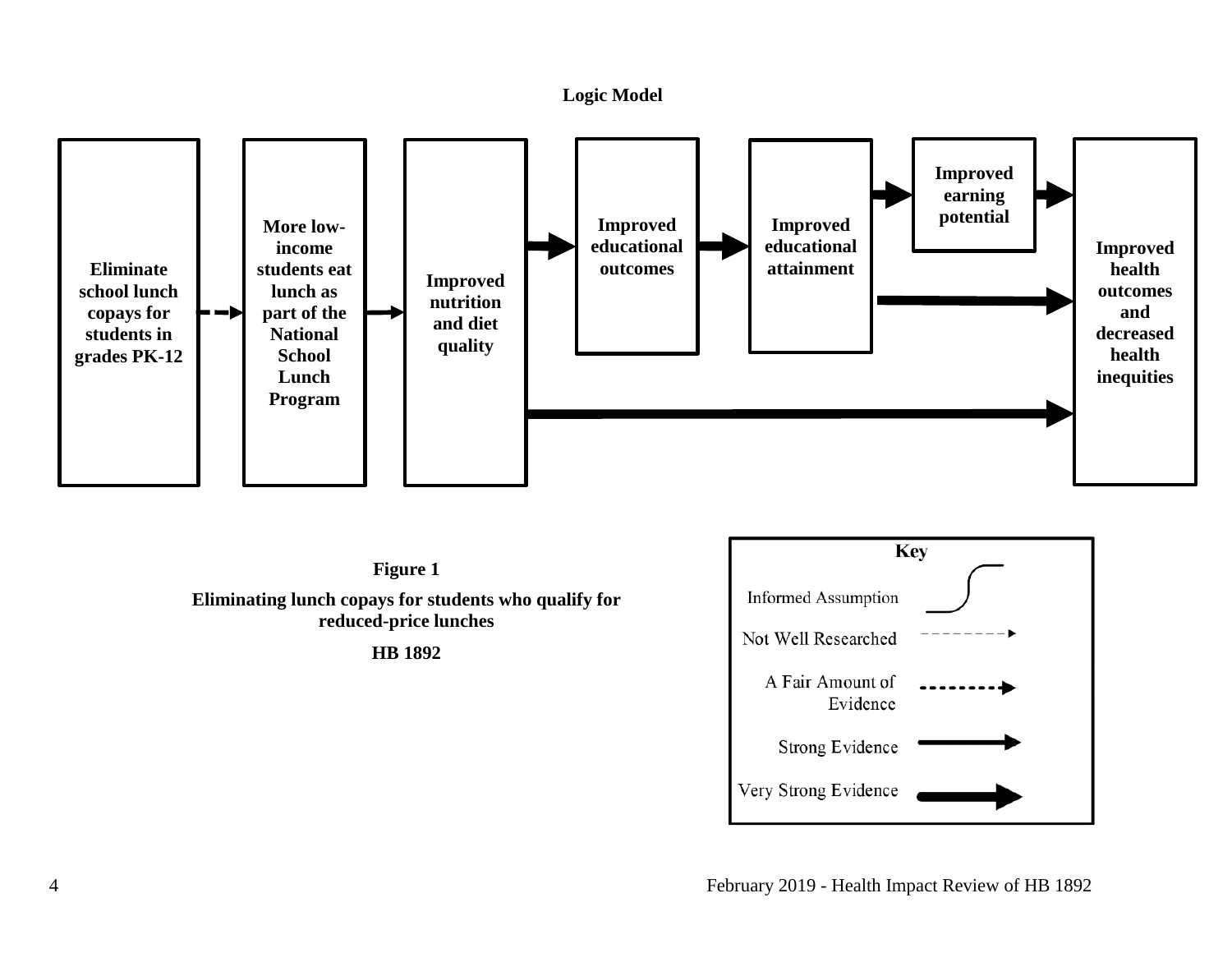#### **Summaries of Findings**

#### <span id="page-7-0"></span>**Will eliminating school lunch co-pays for reduced-price lunches in grades PK-12 increase the number of low-income students that eat lunch as part of the National School Lunch Program in Washington State?**

There is a fair amount of evidence that eliminating school lunch copays for reduced-price lunch in grades PK-12 would likely increase the number of low-income students who eat lunch as part of the NSLP. While the success of alternative models such as universal free school meals and eliminating reduced-price breakfast have been studied, very little literature exists that examines the association between eliminating reduced-price lunch copays and student participation. The Government Accountability Office issued a report that identified 5 states and 35 school districts across 19 states that eliminated the reduced-price copay for school meals in the 2008-2009 school year.<sup>3</sup> Of these, the authors found that 20 of the 23 school districts that specifically eliminated reduced-price copays for lunch reported increased participation in the school lunch program. <sup>3</sup> Further, the average change in participation for lunch among reduced-price-eligible students in these districts was an 11 percentage point increase, which was greater than the national change in this rate over the same year.<sup>3</sup>

Although less generalizable to this particular bill, additional research has demonstrated that schools that have implemented universal free school meals have seen striking increases in participation in the school meal programs compared to other non-participating schools.<sup>[1,](#page-11-0)[5](#page-12-0)</sup> For example, participation in school lunch programs was 47% higher in implementing schools than non-implementing schools across Illinois, Kentucky, and Michigan.<sup>1</sup> Further, schools that have eliminated the reduced-price breakfast copay and implemented universal free breakfast for all students have also seen increased participation in school breakfast.<sup>4</sup> These studies provide a basis for understanding the potential success of an alternative model for providing school meals to students. Because this bill specifically applies to students who are eligible for reduced-price lunch it would likely have the greatest impact among low-income students. In addition, because schools in Washington State with high percentages of low-income students also have higher percentages of students of color,<sup>45</sup> this bill could help increase the number of students of color who participate in the school lunch program as well.

Therefore, overall, it is likely that eliminating the reduced-price lunch copay would increase the number of students that eat lunch as part of the NSLP.

#### **Will increasing the number of low-income students that eat lunch as part of the National School Lunch Program in Washington State improve nutrition and diet quality for these students?**

There is strong evidence that increasing the number of low-income students that participate in the NSLP and eat lunch in Washington State would likely improve nutrition and diet quality for these students. Research has demonstrated that children and adolescents who miss lunch have lower overall micronutrient intakes and lower intakes of fiber, calories, and sodium.<sup>10</sup> Moreover, all National School Lunch and School Breakfast Program meals must meet federal standards consistent with the Dietary Guidelines for Americans.<sup>11</sup> Data indicate that NSLP participants are more likely than nonparticipants to have adequate vitamin and mineral uptake;<sup>6</sup> more likely to consume vegetables, milk or flavored milk, and fruit or 100% fruit juice; and less likely to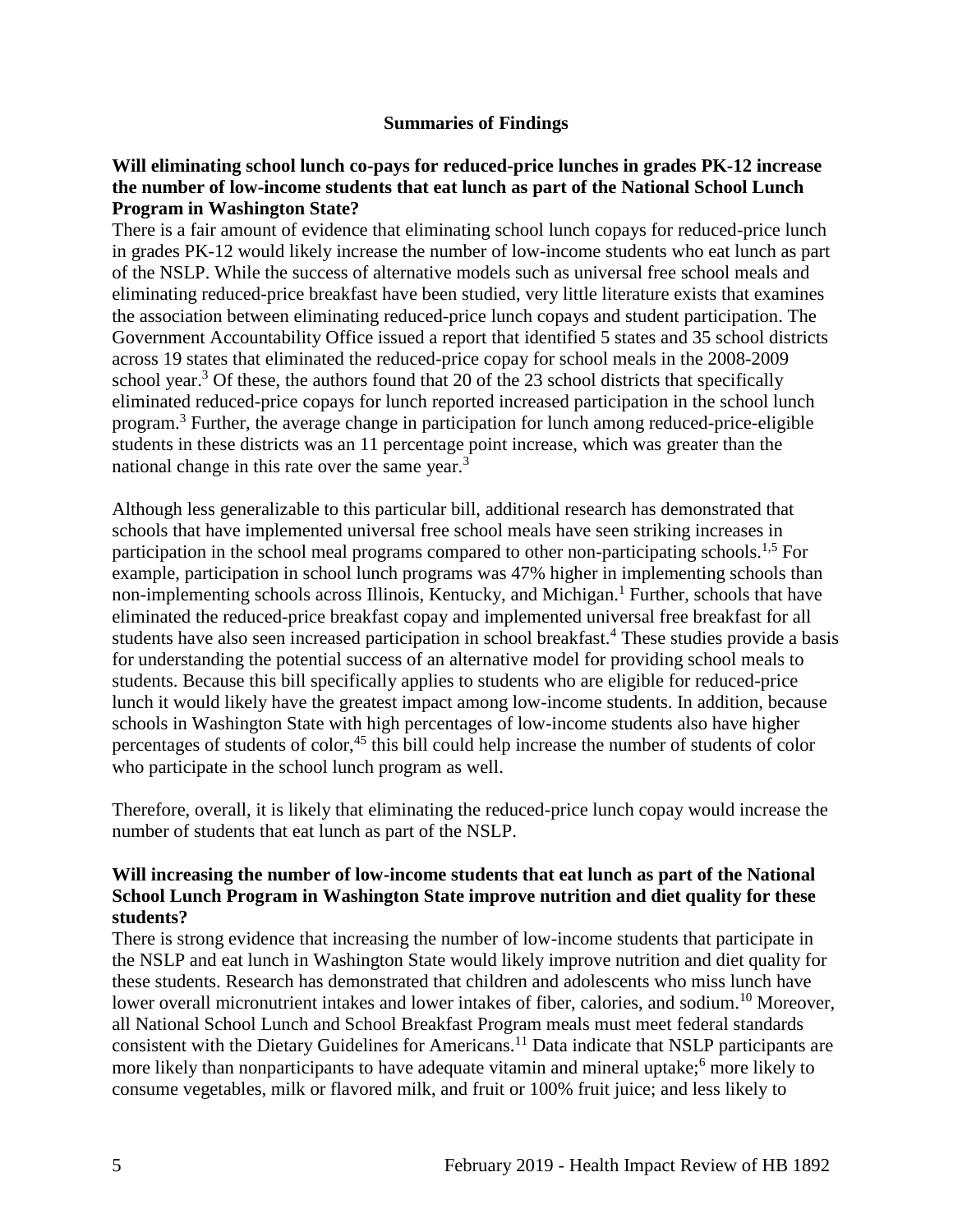consume salty snacks and sweets and desserts at lunch.[7,](#page-13-0)[8](#page-13-1) A 2017 evaluation of National Health and Nutrition Examination Survey data from 2007 to 2012 found that the National School Lunch and Breakfast Programs accounted for 47% of children's total daily energy intake, including 70% of milk, 58% of fruit, 52% of total grains, and 41% of vegetable intake.<sup>11</sup> Another study found that compared to lunches that were brought from home, lunches from the NSLP were lower in calories, fat, saturated fat, sugar, vitamin C, and iron but were higher in protein, sodium, fiber, vitamin A, and calcium.<sup>8</sup> Based on these findings, the authors concluded that school lunches were more likely to meet nutrition standards than packed lunches.<sup>8</sup> Further, NSLP participants from families who were income-eligible to receive free or reduced-price meals had a higher Healthy Eating Index-2005 (HEI-2005) score than nonparticipants, which indicates a higher quality diet.<sup>[7,](#page-13-0)[9](#page-14-0)</sup> Overall, increasing the number of low-income students that eat lunch as part of the NSLP will likely improve nutrition and diet quality for these students.

#### **Will improving nutrition and diet quality for students improve health outcomes and decrease health inequities?**

There is very strong evidence that improving nutrition and diet quality for students would likely improve health outcomes and decrease health inequities among low-income students and students of color. There is a consensus in the scientific literature that poor nutrition and diet quality contribute to poor health outcomes such as obesity, cardiovascular disease, and diabetes both in adults and children and these outcomes vary by race/ethnicity and income.<sup>[18](#page-17-1)[,46](#page-24-0)</sup> Data show that in 2012, close to 10% of Washington students in grades 8, 10, and 12 were obese and another 13-14% were overweight.<sup>17</sup> Among 10th grade students, American Indian/Alaska Natives, Blacks, Hispanics, and Pacific Islanders were more likely than their white counterparts to be overweight or obese.<sup>17</sup> There also appears to be a disproportionately higher incidence of type 2 diabetes among children of color nationally with the highest incidence found among Navajo Indian females (38.42 cases per 100,000 people compared to 3.7 cases per 100,000 white females).<sup>19</sup> Further, data indicate that children from lower income households have more than two times the odds of being obese than children from higher income households and the rates of severe obesity are 1.7 times higher among poor children.<sup>46</sup> One review article examined extensive literature that demonstrates an association between childhood obesity and outcomes such as hypertension, high blood lipids, chronic inflammation, increased blood clotting tendency, endothelial dysfunction, hyperinsulinemia, sleep apnea, asthma, and type 2 diabetes.<sup>18</sup> Further, type 2 diabetes presents additional risks such as heart disease, stroke, kidney failure, and blindness.<sup>18</sup> In addition to the physical health risks from childhood obesity, many studies have indicated substantial psychosocial consequences such as negative self-image and stereotyping.<sup>18</sup> Because the same students who are eligible for reduced-price lunch also experience health inequities, improved health outcomes for these students has the potential to decrease health inequities for low-income students and students of color.

## <span id="page-8-0"></span>**Will improving nutrition and diet quality for students improve educational outcomes?**

There is very strong evidence that improving nutrition and diet quality for students would likely improve educational outcomes. One review article found that the relationship between nutrition and cognition has been well researched and a consensus exists among the scientific community that normal brain function is impacted by dietary building blocks such as amino acids, iron, zinc, protein, carbohydrates, and various vitamins and minerals derived from food.<sup>15</sup> Further, data indicate that students with poorer diet quality are more likely to perform worse on assessments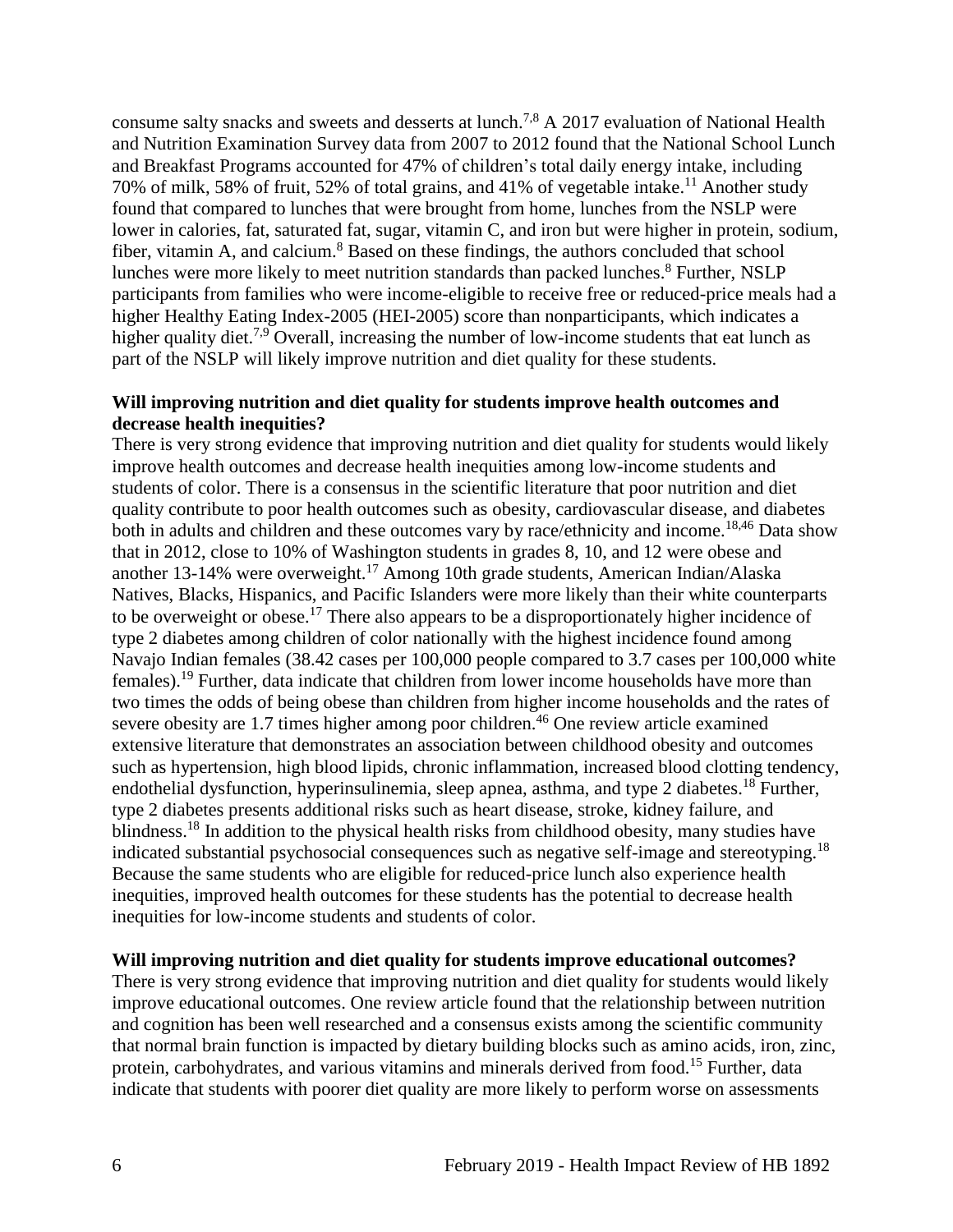and that students who reported higher academic performance were more likely to consume milk, vegetables, fruit, and lower intakes of fat on a daily basis.<sup>[13](#page-16-0)[,14](#page-16-1)</sup>

By increasing the number of students who participate in the school lunch program, it can be expected that students are also less likely to go hungry during the school day. Given this hypothesis, a number of studies have examined the impacts of food insecurity, inadequate intakes of nutrients and energy, and hunger on school performance and have demonstrated outcomes such as lower mean grade point average, lower scores on academic achievement tests, behavior problems, worse school attendance, increased likelihood of repeating a grade, and more disciplinary action.<sup>[1](#page-11-0)[,12](#page-15-0)[,15](#page-16-2)[,16](#page-17-2)</sup> Many of these associations persisted after controlling for factors such as race/ethnicity, poverty index, age, and gender.<sup>12</sup> Therefore, increasing the number of students who participate in the NSLP and have access to nutritious meals at school would likely improve students' educational outcomes.

## **Will improving educational outcomes improve educational attainment?**

There is very strong evidence that improved educational outcomes such as those linked to eating a nutritious lunch (e.g. higher grades and increased readiness to learn) are associated with higher educational attainment.<sup>20-23</sup> For example, one study found that low grades during primary school were predictive of not having completed a secondary education by age 20 or  $21.\overline{^{23}}$  These links are well documented and because this connection is widely accepted, less time was dedicated to researching this relationship. In addition several measures of educational outcomes are innately indicative of education attainment (e.g. specific grades are required as a prerequisite for high school graduation—one measure of educational attainment) further supporting the strength-ofevidence for this relationship.

## **Will improving educational attainment improve health and decrease health inequities?**

There is very strong evidence that higher educational attainment is associated with better health outcomes. Data collected nationally and in Washington State indicate a correlation between higher educational attainment and positive health outcomes such as decreased rates of diabetes, oral health problems, tobacco use, inactivity, obesity, depression, and coronary heart disease. The correlation between health and education is observed even after controlling for income, which can also serve as a mediating factor.<sup>24-36</sup> Therefore, improving educational attainment for low-income students would likely improve health and decrease health inequities experienced by these students.

## **Will improving educational attainment improve earning potential?**

There is very strong evidence for the connections between increasing educational attainment and increasing income as well as decreasing rates of unemployment. These links are well documented globally, and data indicate that these trends do exist in Washington State as well.<sup>[25](#page-19-0)[,37](#page-22-0)</sup> Because this connection is widely accepted, less time was dedicated to researching this relationship.

# **Will improving earning potential improve health outcomes and decrease health inequities?**

There is very strong evidence that improving earning potential will improve health outcomes and decrease health disparities. There is a large body of robust evidence that supports the association between income, or socioeconomic status, and health.<sup>[24-26](#page-19-1)[,28](#page-20-0)[,33](#page-21-0)[,34](#page-21-1)[,38-44](#page-22-1)</sup> Significant correlations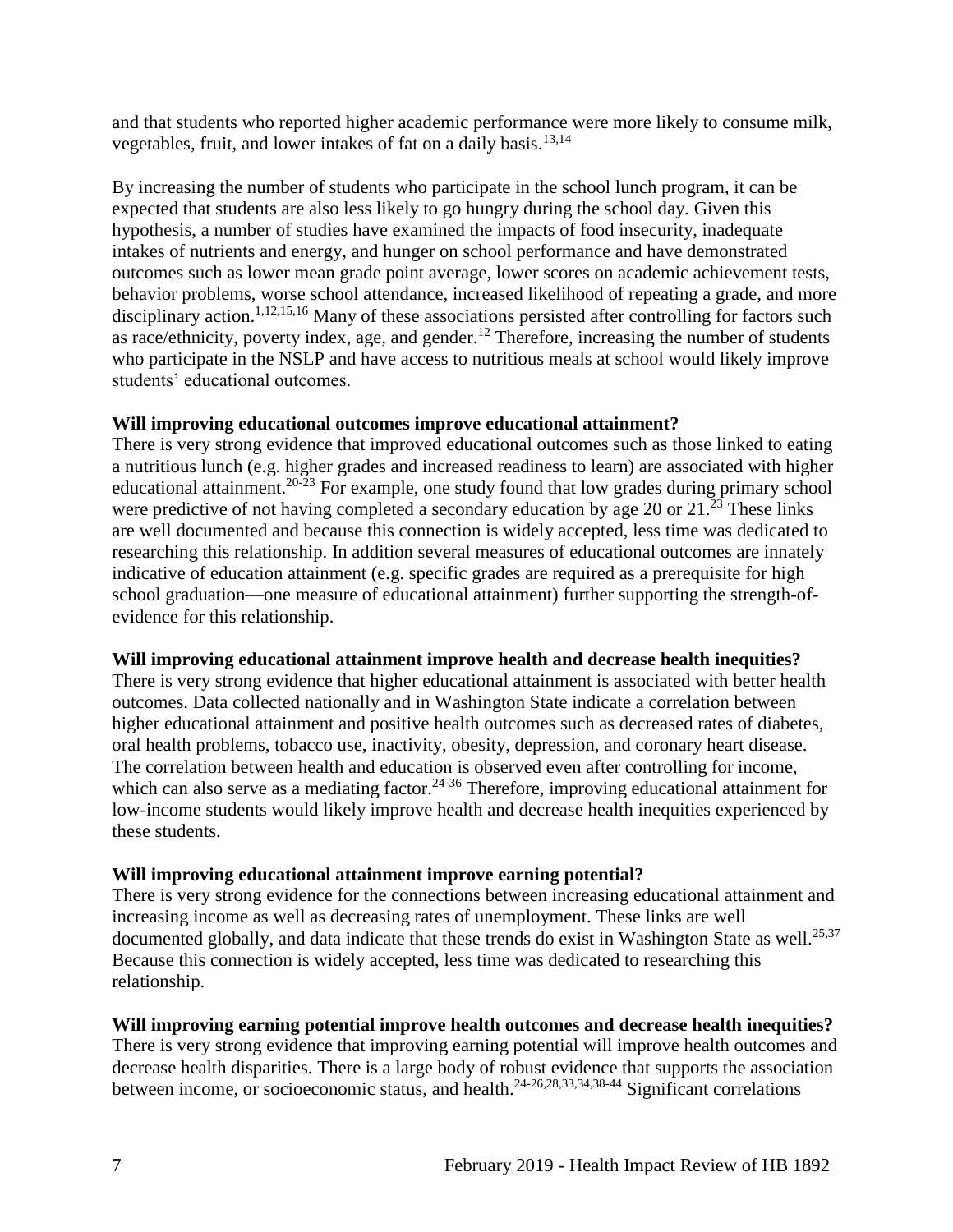exist between lower income and a number of health indicators including worse overall selfreported health, depression, stress, asthma, arthritis, stroke, oral health, tobacco use, women's health indicators, health screening rates, physical activity, and diabetes.<sup>[25](#page-19-0)[,26](#page-19-2)[,38](#page-22-1)[,41](#page-22-2)[,43](#page-23-0)</sup> Further, 2015 data indicate that age-adjusted death rates were higher in Washington census tracks with higher poverty rates.<sup>33</sup> Household income was also the strongest predictor of self-reported health status in Washington in 2016, even after accounting for age, education, and race/ethnicity.<sup>34</sup> Among children, evidence indicates that low socioeconomic status in the first five years of life has negative health outcomes in later childhood and adolescence including activity-limiting illness, parent-reported poor health status, acute and recurrent infections, increasing body mass index (BMI), dental caries, and higher rates of hospitalization.<sup>42</sup> Finally, financial stress in itself is also associated with adverse outcomes for families such as problem behavior in adolescents, interparental conflict, and parental depression.<sup>40</sup> Therefore, improving earning potential for lowincome students would likely decrease health inequities.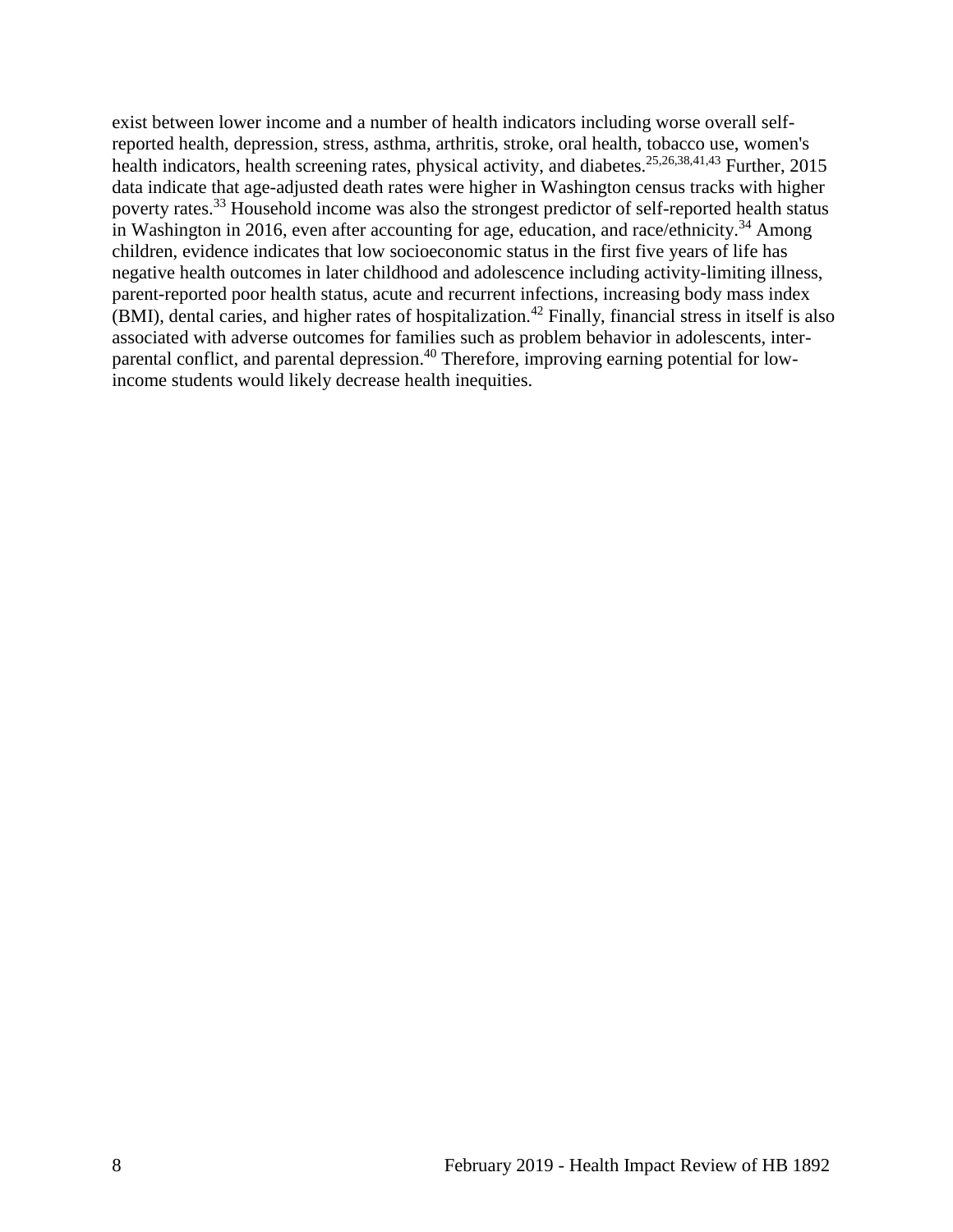#### **Annotated References**

#### **Uncategorized References**

<span id="page-11-0"></span>1. **Levin Madeleine, Hewins Jessie. Universal Free School Meals: Ensuring that All Children Are Able to Learn. Sargent Shriver National Center on Poverty Law 2014.** Levin et al. present an overview of the school meal participation, the importance of nutrition on academic achievement, and success stories from districts and states across the country that have implemented alternative meal delivery programs. The authors discuss research that indicates that nourished children are not only better test-takers and participants in school but they are also more likely to arrive on time, behave, have better attendance and be alert in class. Further, hungry children and teens are more likely to have lower math scores, repeat a grade, be suspended from school, and have altercations with their peers. School meal participants are more likely to consume fruit, vegetables, and milk and when meals are offered at no charge to students, a growing body of evidence indicates that school meal participation increases. The report continues on to discuss the various ways that schools have been able to implement universal free meals to their students, including through the community eligibility provision, and the success these schools have seen in increased participation. The authors conclude that school meal programs often help families stretch their limited resources further to ensure that their children can succeed in school and further efforts are needed to expand the uptake of free meal models and the use of community eligibility.

## 2. **Management Washington State Office of Financial. Multiple Agency Fiscal Note Summary: HB 1892 (Reduced-price lunch copays). 2019.**

This fiscal note was submitted by the Office of the Superintendent of Public Instruction for HB 1982, Eliminated lunch copays for students who qualify for reduced-price lunches. The current Washington State enacted budget appropriated \$1,170,200 per year to eliminate co-pays for students in kindergarten through third grade. OSPI estimated that 75,740 prekindergarten through twelfth students (PK-12) are eligible for reduced-price meals. Calculating 180 lunches per student per school year at a cost of \$0.40 per lunch, OSPI estimated the total cost of eliminating lunch co-pays for PK-12 students would be \$5,453,280 per year. Accounting for the current budget, OSPI estimated a cost of \$4,283,080 per year to eliminate lunch copays for students in prekindergarten and fourth through twelfth grade.

## <span id="page-11-1"></span>3. **Office United States Government Accountability. School Meal Programs: Experiences of the States and Districts That Eliminated Reduced-price Fees. United States Government Accountability Office; 2009.**

In this report, the Government Accountability Office (GAO) presents information on three questions: "(1) What is known about the state and local jurisdictions that have eliminated the reduced-price fee for the school lunch or breakfast programs? (2) What have been the experiences of state and local jurisdictions that have eliminated reduced-price fees with respect to factors such as participation, errors, and costs? (3) What factors may help or hinder the establishment or continuation of programs that eliminate reduced-price fees?" In order to understand the answers to these questions, the authors identified 5 states and 35 school districts across 19 states that have eliminated the reduced-price fee for school meals in the 2008-2009 school year. Although the report also presents data related to the impacts of such programs on breakfast participation, the most relevant finding to this review is that 20 of the 23 school districts that eliminated reduced-price fees reported increased participation in school lunch.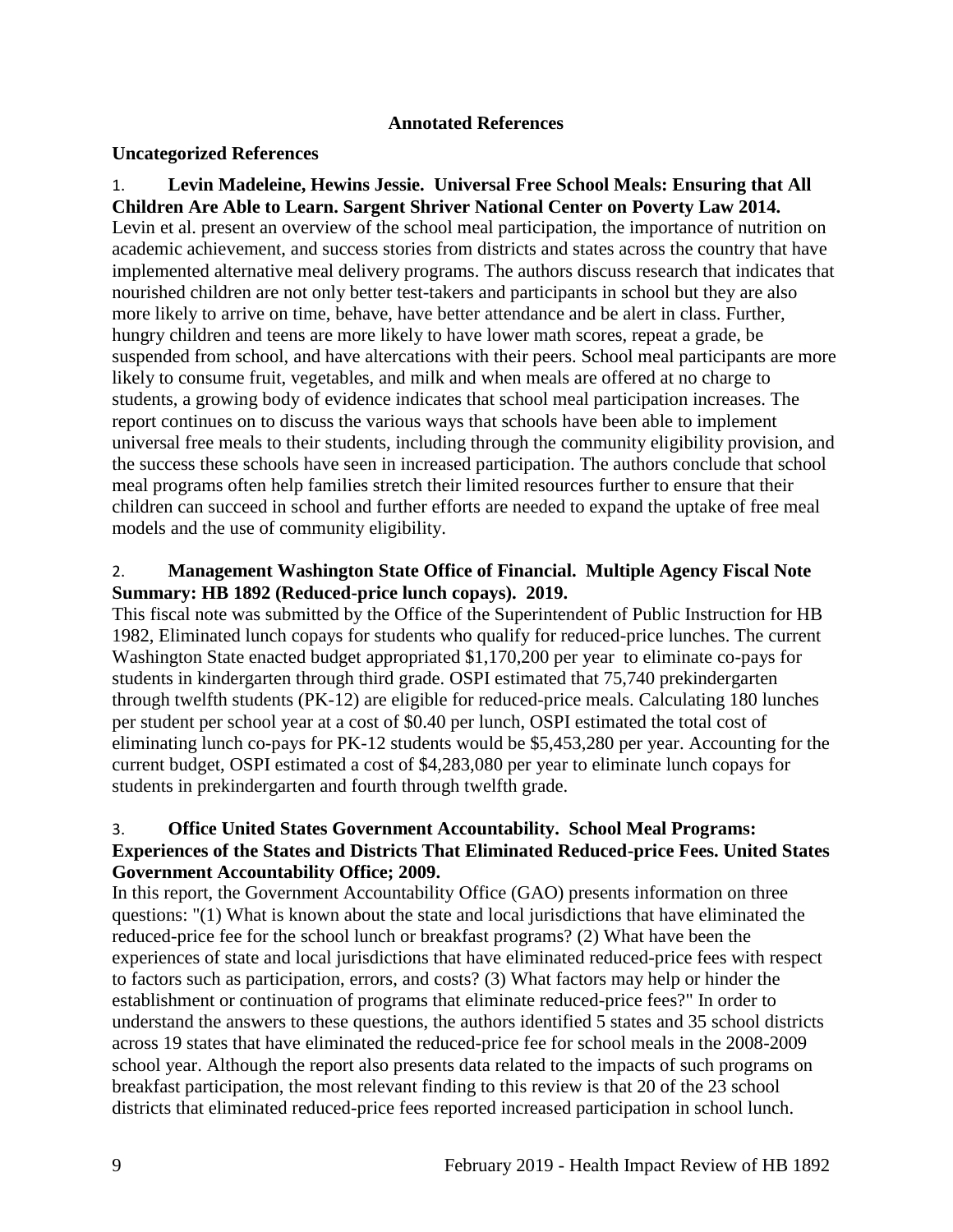Further, the average change in participation for lunch among reduced-price-eligible students was an 11 percentage point increase. The authors note that this increase was greater than the national change in this rate over the same year.

## 4. **Bernstein LS, McLaughlin JE, Crepinsek MK, et al. Evaluation of the school breakfast program pilot project: Final report. Special nutrition programs. Report number cn-04-sbp. Nutrition assistance program report series. Alexandria, VA USDA, Food and Nutrition Service; 2004.**

In 1998 Congress authorized a three year (2000-2003) School Breakfast Program Pilot Project to evaluate the effects of providing universal free school breakfast in six districts across the United States. Control schools continued to offer the regular School Breakfast Program. Bernstein et al. found that schools offering universal free school breakfast saw an increase in participation in the School Breakfast Program in the first year of the pilot. However, schools that also offered breakfast in the classroom saw significantly larger increases in participation (from 27% in the base year to 66% the following year) compared to schools that did not offer breakfast in the classroom (from 17% in the base year to 28% the following year). The rate of participation in the control schools stayed relatively constant increasing from 20% to 21%.

## <span id="page-12-0"></span>5. **Levin Madeleine, Neuberger Zoe. Community Eligibility: Making High-Poverty Schools Hunger Free Food Research and Action Center and the Center on Budget and Policy Priorities; 2013.**

In this report, the authors analyze participation in the seven states that have implemented community eligibility program in the 2011-2012 and 2012-2013 school years. Community eligibility is a provision of The Health, Hunger Free Kids Act that allows the highest poverty schools and school districts in the country to serve breakfast and lunch at no cost to all students. Participating schools and districts are reimbursed using a formula based on the percentage of students participating in other programs such as the Supplemental Nutrition Assistance Program (SNAP) and Temporary Assistance for Needy Families (TANF). The authors begin by discussing the benefits for this program to both students and schools, which include benefits such as increased access to healthy meals, less paperwork for families and schools, more costeffective, and the use of innovative breakfast models. In the 2012-2013 school year, approximately 2,273 schools offered the community eligibility model in seven states including District of Columbia, Illinois, Kentucky, Michigan, New York, Ohio, and West Virginia. The most relevant finding reported in this article is that schools that have adopted community eligibility have seen striking increases in participation in the school meal programs compared to other non-participating schools and their own schools prior to implementation. For example, participation in lunch was 47% higher in community eligibility schools than non-participating schools across Illinois, Kentucky, and Michigan. Further, in these same schools that have been participating for two years, the average daily lunch participation rose 13%. The report concludes by stating that these states can serve as guides for other states and school districts that aim to utilize community eligibility to help their students succeed by providing the healthy meals that they need.

## 6. **Clark M. A., Fox M. K. Nutritional quality of the diets of US public school children and the role of the school meal programs.** *Journal of the American Dietetic Association.*  **2009;109(2 Suppl):S44-56.**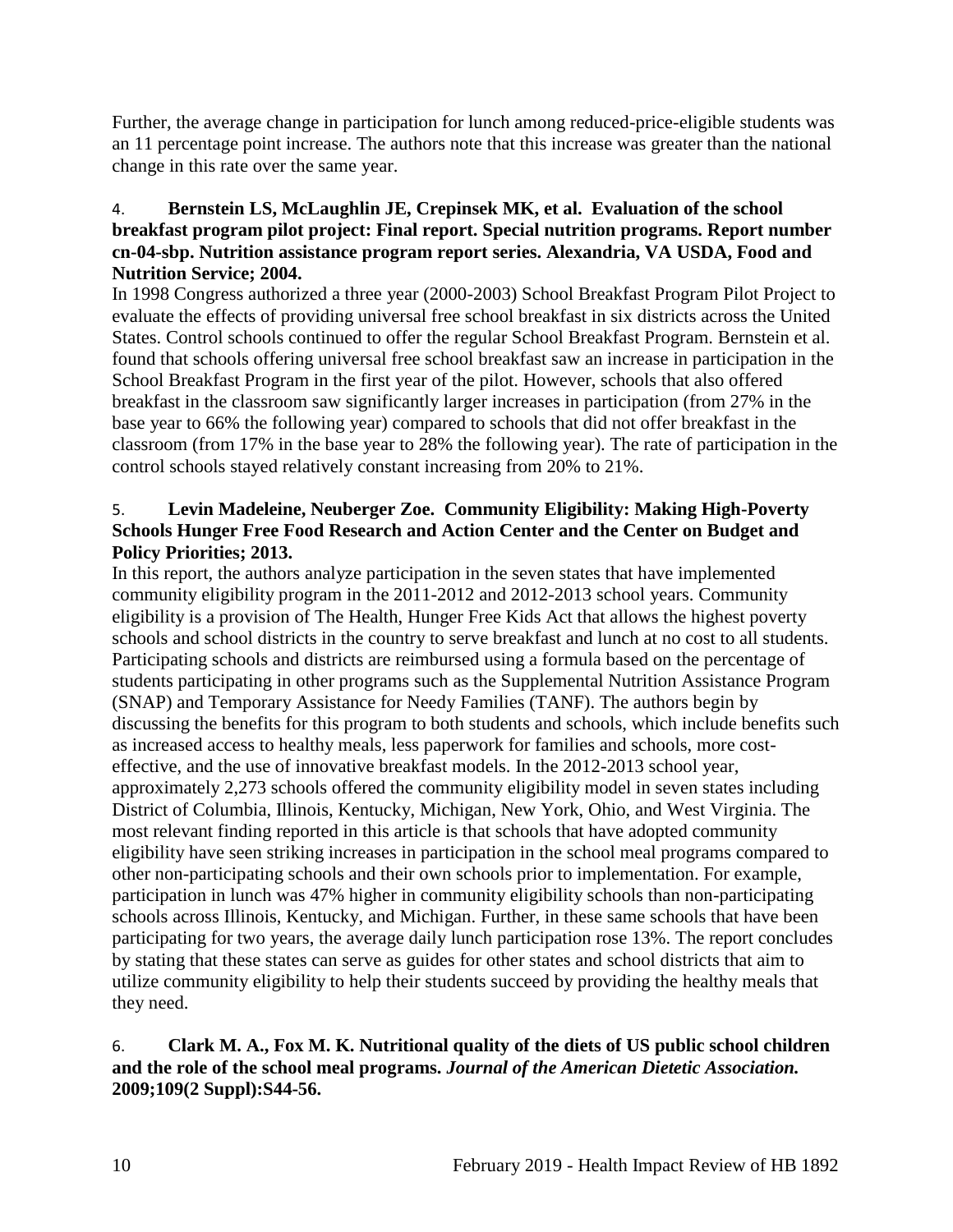Clark et al. aimed to assess the nutritional quality of diets of children enrolled in public school in the United States and to understand the association between participation in the National School Lunch Program (NSLP) and the nutritional quality of their diets. The authors analyzed data from 2,314 children in grades 1 through 12 who participated in the nationally representative School Nutrition Dietary Assessment Study (SNDA-III) from the 2004-2005 school year. Children's dietary intakes were measured using an in-person 24-hour dietary recall, which were then coded for their nutrient values. The results indicate that most school-age children in public schools in the U.S. have adequate intakes of most vitamins and minerals, although some have excessive intakes of saturated fat and sodium. Additionally, this study found that participation in the school meal program was associated with an increased likelihood of adequate vitamin and mineral uptake, but also higher sodium intake. The authors conclude that it is important to continue to improve children's food consumption patterns both at school and away through strategies such as reducing snack foods and nutrition education programs.

## <span id="page-13-0"></span>7. **Condon Elizabeth, Drilea Susan, Lichtenstein Carolyn, et al. Diet Quality of American School Children by National School Lunch Program Participation Status: Data from the National Health and Nutrition Examination Survey, 2005-2010. United States Department of Agriculture; 2015.**

Using data from "What We Eat in America" from 2005-2010, which is part of the National Health and Nutrition Examination Survey (NHANES), the authors aimed to identify differences between National School Lunch Program (NSLP) participants and nonparticipants. The data were assessed by age category (5-8 years, 9-13 years, and 14-18 years) for outcome measures such as usual nutrient intake, body mass index, and healthy eating index scores. The authors also analyzed differences between participants and nonparticipants in two income groups: "(1) children from families who were income-eligible to receive free or reduced-price meals (hereafter referred to as income-eligible children) and (2) children from higher-income families who were not eligible to receive free or reduced-price meals (but could participate in the NSLP by paying the full price for their meal)." The evidence indicates that NSLP participants in both income groups were more likely than nonparticipants to consume vegetables, fluid milk, flavored milk, and fruit or fruit juice, and less likely to consume salty snacks, and sweets and desserts at lunch. Further, income-eligible NSLP participants had a higher Healthy Eating Index-2005 (HEI-2005) score than nonparticipants. HEI-2005 is a measure of diet quality that reflects a person's conformance to the Dietary Guidelines recommendations. Other measures of nutrient intake, food consumption patterns, and overweight and obesity were similar among all school children. The authors conclude that children who participate in NSLP tend to make healthier choices at lunch than those who do not participate, particularly among income-eligible children, and that the NSLP is an important source of nutrition for school children.

#### <span id="page-13-1"></span>8. **Farris A. R., Misyak S., Duffey K. J., et al. Nutritional comparison of packed and school lunches in pre-kindergarten and kindergarten children following the implementation of the 2012-2013 National School Lunch Program standards.** *Journal of nutrition education and behavior.* **2014;46(6):621-626.**

Farris et al. examined the nutritional quality of packed lunches versus school lunches for prekindergarten and kindergarten children in 3 schools in rural Virginia. In total, the authors analyzed the macro and micronutrient quality of 1,314 lunches of which 42.8% were packed lunches. The results indicate that school lunches were lower in calories, fat, saturated fat, sugar,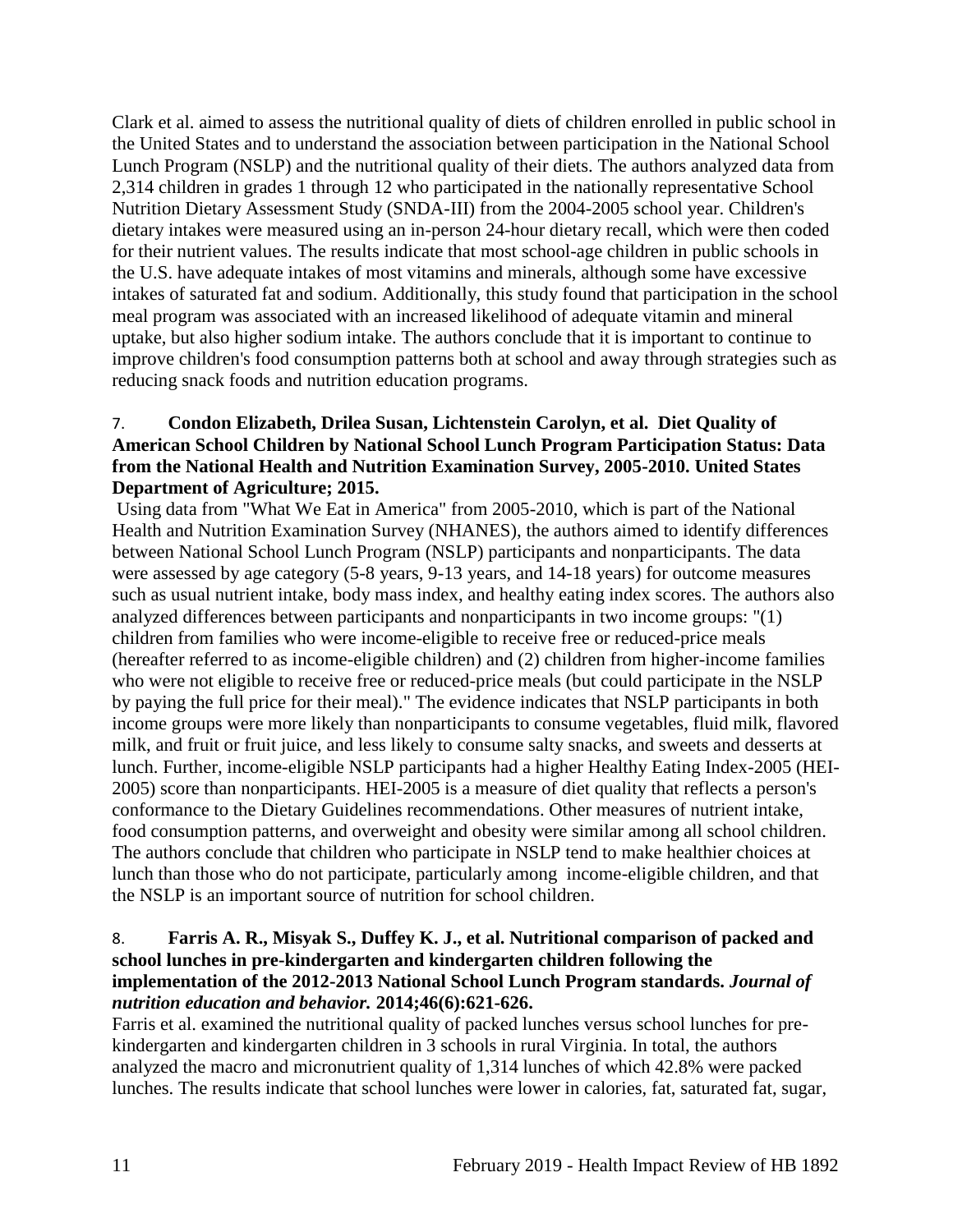vitamin C, and iron but were higher in protein, sodium, fiber, vitamin A, and calcium. Further, school lunches were more likely to contain fruit, vegetables, milk, and juice with no added sugars. The authors conclude that school lunches were more likely to meet nutrition standards than packed lunches and they suggest that schools consider policy changes to encourage healthier options for packed lunches.

### <span id="page-14-0"></span>9. **Hanson K. L., Olson C. M. School meals participation and weekday dietary quality were associated after controlling for weekend eating among U.S. school children aged 6 to 17 years.** *Journal of Nutrition.* **2013;143(5):714-721.**

Using data from the National Health and Nutrition Examination Study (NHANES), Hanson et al. examined the relationships between school meals participation and weekday energy intake and dietary quality. NHANES data from 2003-2008 were analyzed for children aged 6-17 with dietary recall data for one weekday and one weekend day ( $n = 2376$ ). The outcomes of interest were estimated energy requirement (%EER) and differences in Healthy Eating Index-2005 (HEI) scores for breakfast, lunch, and for the entire day. The authors found that, "[o]verall, school meals participants and nonparticipants had equivalent %EERs and total HEI scores, but participants scored higher for milk and lower for saturated fat and sodium after adjustment for weekend eating. Family income moderated the relationship between school meals participation and HEI. Low-income children who ate school breakfast and lunch had significantly higher total HEI, and total grain, and meat and beans component scores." The authors conclude that further research is needed to better understand ways to improve the diets of American children and that the new nutrition standards put forth by the Healthy Hunger-Free Kids Act of 2010 may be differentially affecting the dietary intakes of low-income participants.

#### 10. **Mathias K. C., Jacquier E., Eldridge A. L. Missing lunch is associated with lower intakes of micronutrients from foods and beverages among children and adolescents in the United States.** *Journal of the Academy of Nutrition and Dietetics.* **2016;116(4):667-676 e666.**

Mathias et al. utilize data from the National Health and Nutrition Examination Survey to determine whether missing lunch is associated with lower daily intakes of micronutrients among US children and adolescents. Data from the 2009-2010 and 2011-2012 NHANES were combined for a total sample of 4,755 individuals aged 4 to 18 years. The authors note the importance of this research stems from the estimate that in the United States, lunch contributes more than 20% of the daily intakes of most micronutrients for children and adolescents consuming lunch. The data indicate that, "...missing lunch was associated with lower micronutrient intakes, with the lunch meal primarily responsible for the higher micronutrient intakes of lunch consumers compared with nonconsumers. Missing lunch was also associated with lower energy, fiber, and sodium intakes." While the focus of much research has historically been on the importance of breakfast, these findings identify potential concerns for children missing lunch and the opportunities that the National School Lunch Program has to fill in these nutritional gaps.

#### 11. **Cullen K.W., Chen T.A. The contribution of the USDA school breakfast and lunch program meals to student daily dietary intake.** *Preventive Medicine Reports.* **2017;5:82-85.**

Cullen and Chen quantified the nutritional contribution of the National School Lunch and School Breakfast Programs to the total dietary intake for participating students 5-18 years of age. They found that school breakfasts and lunches contributed 47% of the day's energy intake for children who consumed both meals. Nationally, the School Breakfast Program (SBP) and National School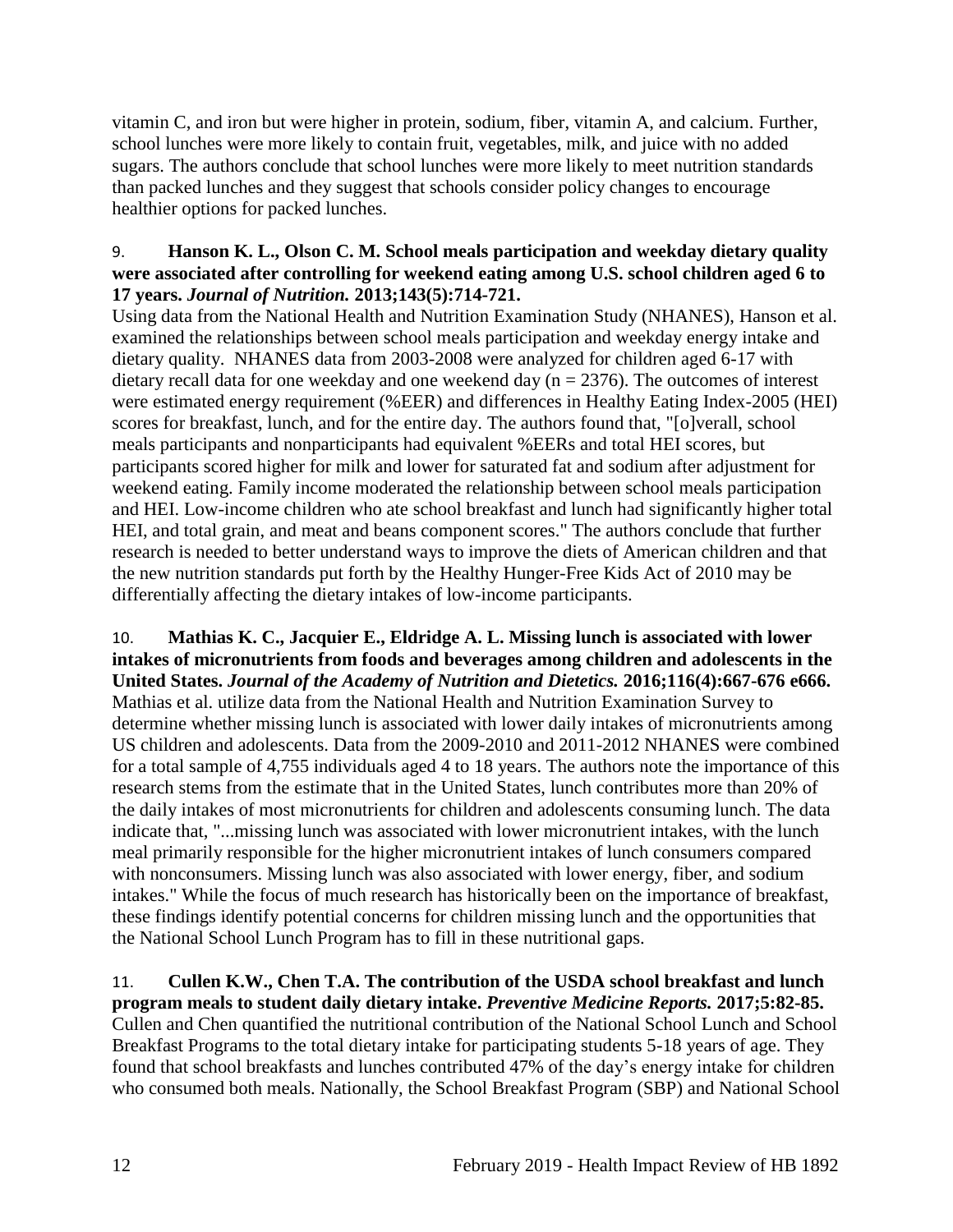Lunch Program (NSLP) served 30.5 million and 13.6 million children respectively in 2014, the majority of whom received those meals free or at a reduced-price. That year, the total cost of the program was \$16.3 billion. Prior to this study, school meal nutritional contribution had only been studied once on a national scale, in the School Nutrition Dietary Assessment Study III in 2004- 2005. That study found that breakfast accounted for 22% and lunch 31% of student daily caloric intake, and together, 51% for students who ate both meals. Cullen and Chen used data from the National Health and Nutrition Examination Survey (NHANES) from 2007 to 2012. NHANES is a cross-sectional survey that uses a sample representative of the US civilian, noninstitutionalized population from ages 2 months and older. Data collection takes the form of an in-person household interview and a full medical examination in mobile examination centers. Specifically, the authors used the 24-hour dietary intake data, collected in person; family monthly poverty index category (for SES); and height and weight data, converted to BMI. The authors assessed data from 7,800 school children ages 5-18 years. USDA nutritional standards were used to calculate the dietary contribution by food groups and subgroups. Four hundred and forty-eight students (5.7% of the study sample) reported eating both SBP and NSLP meals on the day prior to the survey; 82% were classified as low income. The findings—that children received 47% of their daily energy intake from school meals—demonstrate varying contributions for each major food group. The contribution for vegetables was 40.6%, while the contribution for milk was 77.1%. While the authors note that "school meals were a safety net for these students," the total found contribution is lower than the contribution planned for these meals, which could reach 58% of total dietary intake if children consumed the entire meal. This study was conducted prior to the 2012 changes to school meal standards, which increased the amount of fruits and vegetables required as well as the method of offering (students were given the option to select their serving of fruit or vegetables). While the standards were subsequently relaxed in 2017, it's unknown whether individual schools and districts have again changed the way meals are offered. It's possible that student intake of fruits and vegetables is substantially higher now than at the time of this study. Some limitations apply to the study methodology, most importantly the reliance on self-reported diet recall. The authors note that, while the 24-hour recall from inperson surveys has been used in other studies, there is some level of error associated in using recall data regarding dietary intake. Additionally, the authors note that the survey did not identify the source of the food, only the location it was consumed. The wording of the question ("Where did you get (this/most of the ingredients for this) \*\*Foodname\*\*?") might have been confusing for children, and there was no way to verify whether the food consumed was really from a SBP/NSLP meal. The NHANES data provides a representative sample of the US, which should be generalizable to WA state; however, the percentage of students reporting consuming both meals was small (5.7%) and males were overrepresented, which might reduce generalizability.

#### <span id="page-15-0"></span>12. **Alaimo Katherine, Olson Christine M., Frongillo Edward A. Food insufficiency and American school-aged children's cognitive,**

#### **academic, and psychosocial development.** *Pediatrics.* **2001;108(1):44-53.**

Alaimo et al. analyzed data from the Third National Health and Nutrition Examination Survey (NHANES III) to investigate the association between food insufficiency and cognitive, academic, and psychosocial outcomes. The study included US children and teens in the 6 to 11 year and 12 to 16 year age groups (n=5,344). Outcomes of interest included sociodemographic data, academic scores, psychosocial outcomes such as emotional, mental, and behavioral problems, health status, previous health, nutrition, social and environmental risk, and food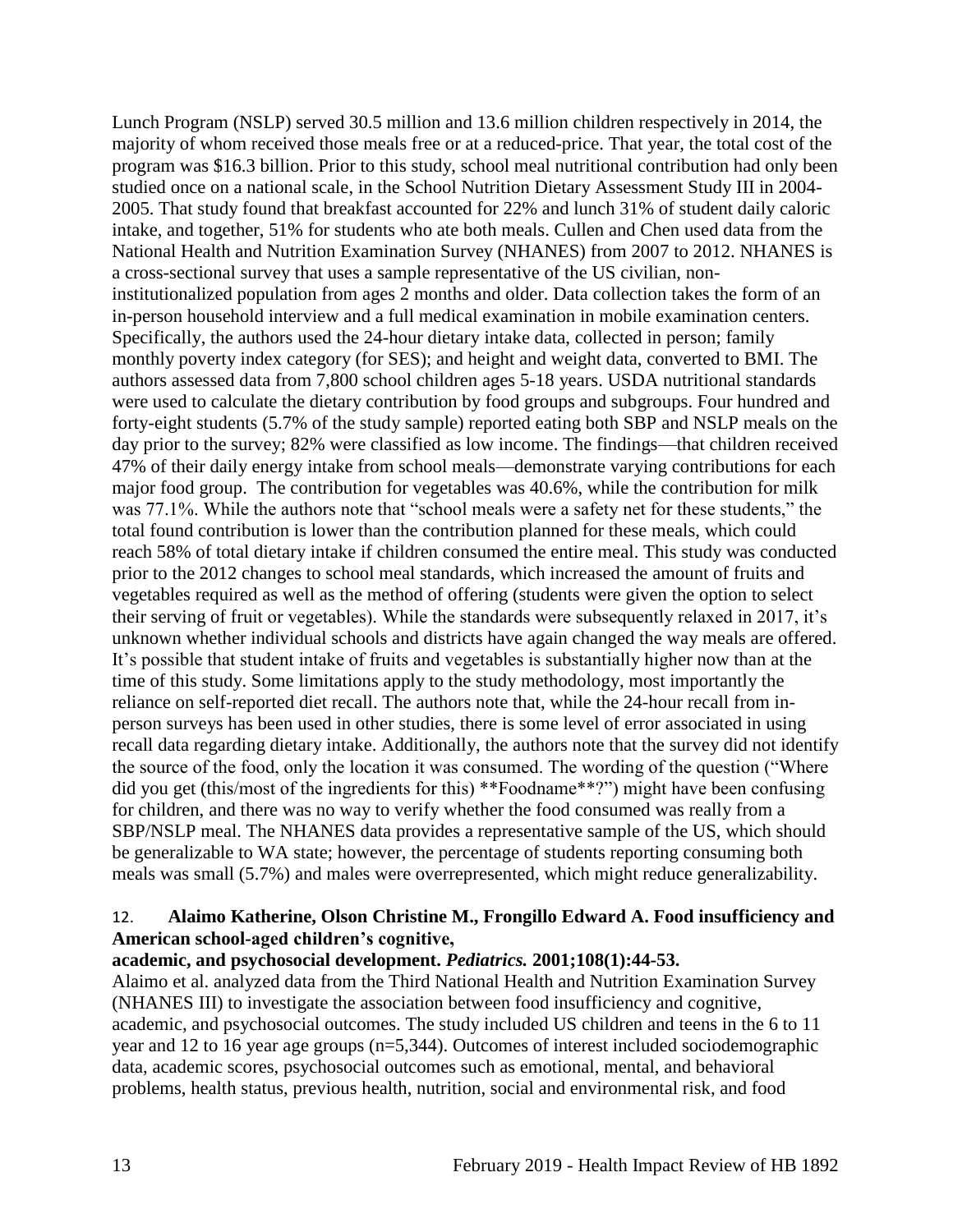insufficiency defined as "...an inadequate amount of food intake due to a lack of money or resources." The authors found that after controlling for factors such as race/ethnicity, poverty index, age, gender, and metropolitan region food-insufficient children had, "...significantly lower arithmetic scores and were more likely to have repeated a grade, have seen a psychologist, and have had difficulty getting along with other children. Food-insufficient teenagers were more likely to have seen a psychologist, have been suspended from school, and have had difficulty getting along with other children." Food insufficiency among children is often reflective of the underlying food insufficiency of an entire family and therefore the authors conclude that achieving the goal of increasing food security of American households will likely benefit children.

#### <span id="page-16-0"></span>13. **Florence Michelle D., Asbridge Mark, Veugelers Paul J. Diet Quality and Academic Performance.** *Journal of School Health.* **2008;78(4):209-215.**

Florence et al. used data from the 2003 Children's Lifestyle and School-performance Study (CLASS) to examine the association between overall diet quality and academic performance. CLASS is a large study of health, nutrition, physical activity, school performance, and socioeconomic determinants among students in grade 5 in Nova Scotia, Canada (n=4,589). Diet quality was assessed using a validated food frequency questionnaire and academic performance was measured using the Elementary Literacy Assessment, which is a standardized test commonly used in Nova Scotia. The authors found an independent association between overall diet quality and academic performance in that students with poorer diet quality were significantly more likely to perform worse on the assessment. They also found that students who had an increased consumption of fruits and vegetables, and lower caloric intake of fat were significantly less likely to fail the assessment. Finally, the authors noted that children attending better schools and living in wealthy neighborhoods also performed better, thus demonstrating a socioeconomic component to academic performance.

#### <span id="page-16-1"></span>14. **MacLellan Debbie, Taylor Jennifer, Wood Kyla. Food intake and academic performance among adolescents.** *Canadian Journal of Dietetic Practice and Research.*  **2008;69(3):141-144.**

MacLellan et al. analyzed data from the 2003 Youth Risk Behavior Survey in Prince Edward Island to examine the association between food use and grade, sex, and academic performance. 325 junior high school students (grades 7 through 9) were surveyed to collect demographic data, self-reported academic performance, and dietary data. The authors found that students who reported higher academic performance, measured as average grades above 90%, were more likely to consume milk, vegetables, and fruit daily compared to those with lower grades. They conclude that these findings support an association between dietary behaviors and academic performance but further research with a larger and more representative sample is needed in the future.

## <span id="page-16-2"></span>15. **Ross Amy. Nutrition and its Effects on Academic Performance: How Can Our Schools Improve? : Northern Michigan University; 2010.**

Ross presents a literature review about studies concerning nutrition and its relationship to brain function, cognition, learning, and social behaviors. The author discusses that the relationship between nutrition and cognition has been well researched and a consensus exists among the scientific community that normal brain function is impacted by dietary building blocks such as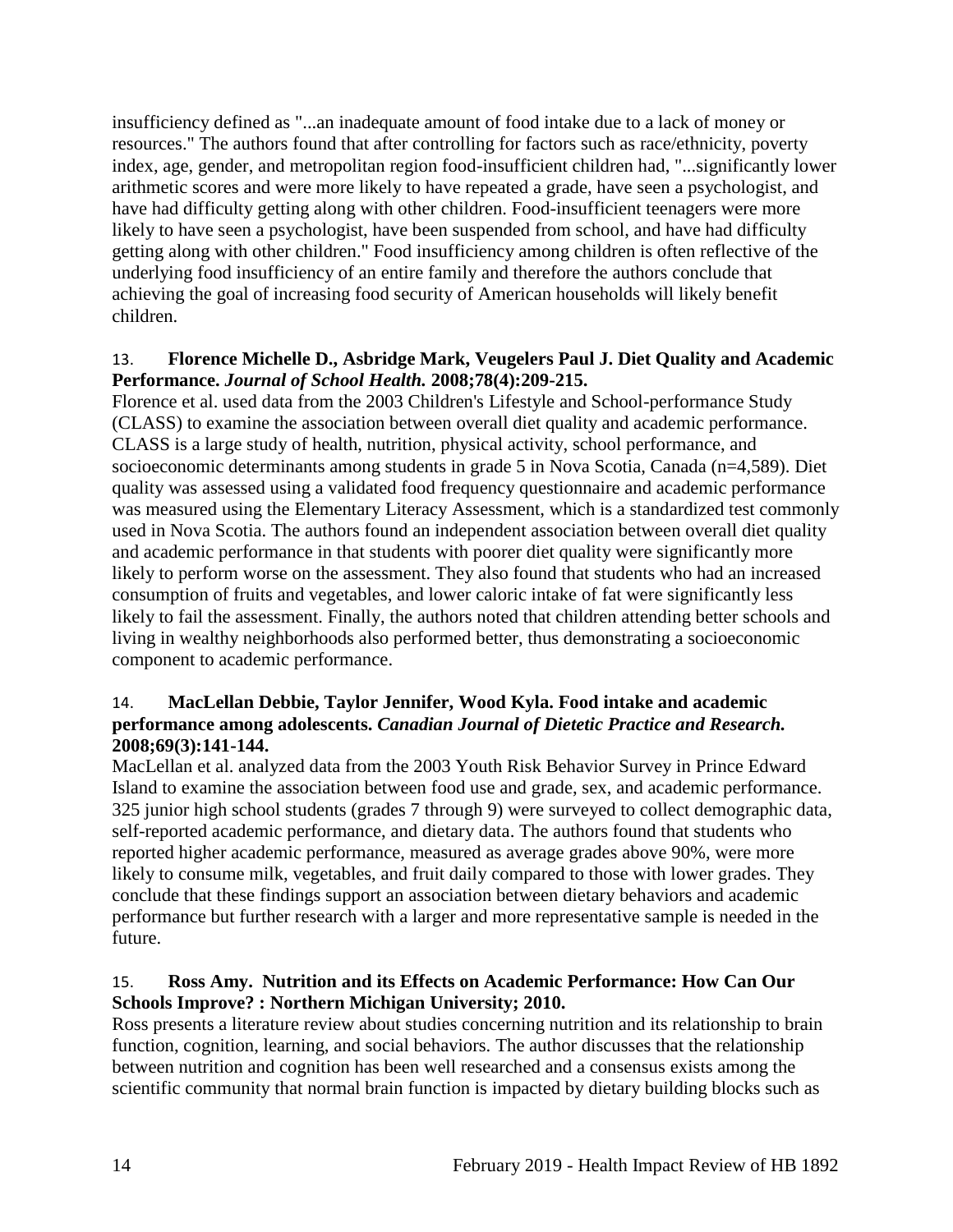amino acids, iron, zinc, protein, carbohydrates, and various vitamins and minerals that we derive from our food. A number of studies have examined the association between academic performance, cognitive functioning, and different aspects of health and nutrition. For example, one study that Ross noted examined body mass index (BMI) among children ages 8 to 16 and found that as BMI increased, test scores decreased and the odds of poor performance in visuospatial organization and general mental ability were higher among overweight and at-risk children compared to normal weight children. A large number of studies demonstrate similar associations including the relationship between food insecurity, inadequate intakes of nutrients and energy, and outcomes such as lower mean grade point average, lower scores on academic achievement tests, behavior problems, worse school attendance, and more disciplinary action. Ross concludes that when children are not receiving proper nutrition they are unable to reach their full potential and it is therefore extremely important for schools to continue to strive to serve nutritious meals to their students and to teach children the importance of nutrition.

## <span id="page-17-2"></span>16. **Taras Howard. Nutrition and Student Performance at School.** *Journal of School Health.* **2005;75(6).**

Taras presents a literature review of studies published after 1980 that examine the association between nutrition, academic performance, and cognitive function among school-aged children. Articles that met the inclusion criteria were separated into four categories: food insufficiency, iron deficiency and supplementation, deficiency and supplementation of micronutrients, and the importance of breakfast (n>50 articles). Data indicate that iron deficiency is associated with academic disadvantage if the deficiency is great enough to cause anemia, although these effects are diminished with the use of supplementation. There is a lack of consensus in the literature to conclude that additional vitamin or mineral supplementation would be beneficial for academic performance in the United States, although this has shown positive impacts in developing countries. In the United States, food insufficiency has been associated with significantly poorer cognitive functioning, decreased school attendance, and diminished academic achievement. Finally, the literature indicates that there is a positive impact of breakfast on short term cognitive skills.

## <span id="page-17-0"></span>17. **Child Weight and Physical Activity. Washington State Department of Health; 2013.**

The authors present Washington state data on child weight and physical activity. The data show that in 2012, around 10% of Washington students in grades 8, 10, and 12 were obese and another 13-14% were overweight. Among 10th grade students, American Indian/Alaska Natives, Blacks, Hispanics, and Pacific Islanders were more likely than their white counterparts to be overweight or obese. Nationally, the authors indicate that the percentage of children and adolescents who were defined as overweight has doubled since the early 1970's and in 2012, around 42% of Washington students in grades 8, 10, and 12 reported that they were trying to lose weight.

## <span id="page-17-1"></span>18. **Ebbeling Cara B., Pawlak Dorota B., Ludwig David S. Childhood obesity: publichealth crisis, common sense cure.** *The Lancet.* **2002;360(9331):473-482.**

Ebbeling et al. present a global literature review on the scope of the childhood obesity problem and developments in the establishment of a cause, prevention, and treatment for obesity. Rates of childhood obesity have grown across the globe, with a nearly 2 to 3 fold increase in the rates in the United States over the last 25 years. Most relevant to this review, the authors examined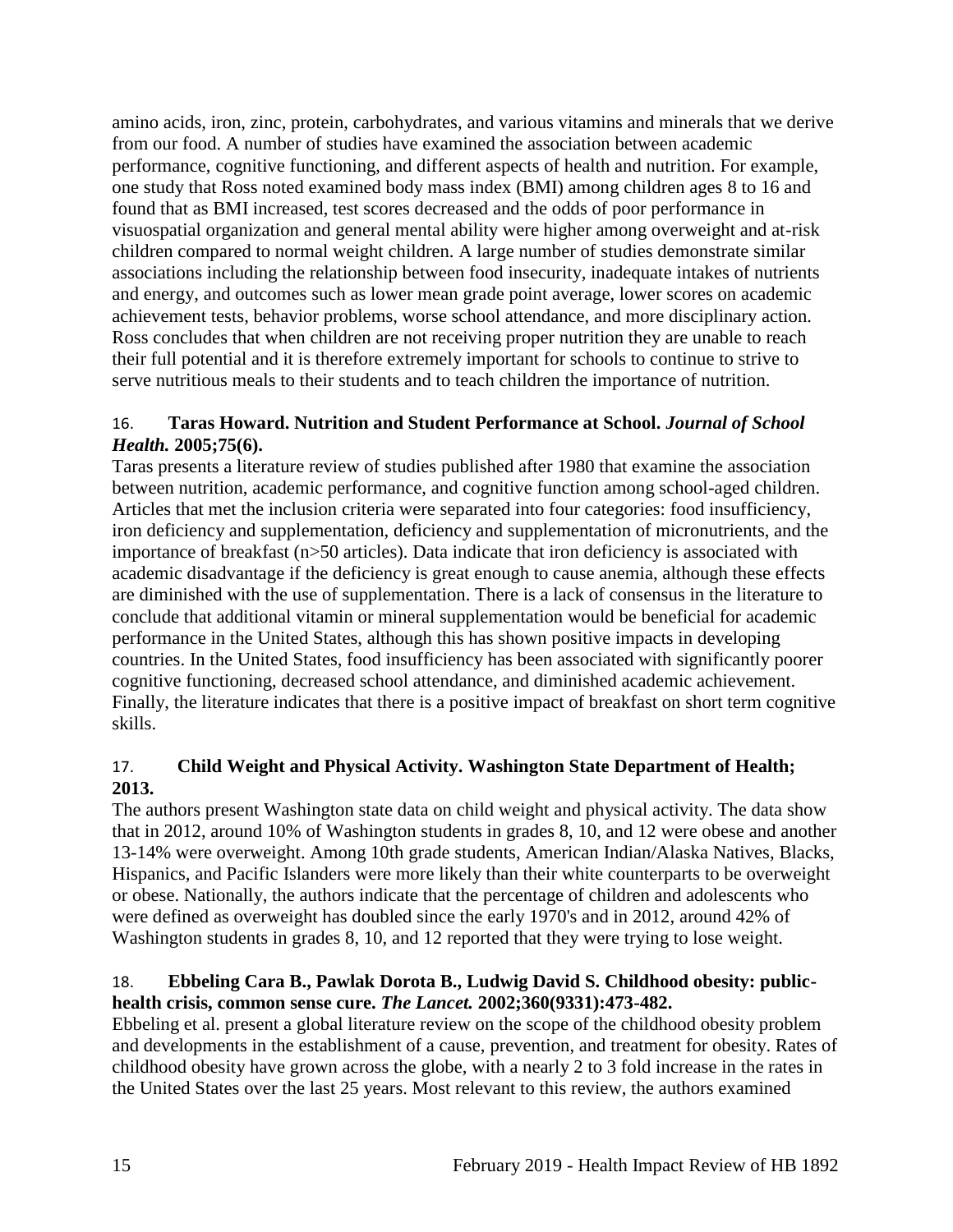extensive literature that demonstrates the association between childhood obesity and hypertension, high blood lipids, chronic inflammation, increased blood clotting tendency, endothelial dysfunction, hyperinsulinaemia, sleep apnea, asthma, and type 2 diabetes. Further, type 2 diabetes presents additional risks such as heart disease, stroke, kidney failure, and blindness. In addition to the physical health risks from childhood obesity, many studies have indicated substantial psychosocial consequences such as negative self-image and stereotyping. The authors note that Black and Hispanic youth in the United States are at a greater risk for type 2 diabetes and cardiovascular disease than their white counterparts.

## 19. **Jay Shubrook Jr. Childhood Obesity and the Risk of Diabetes in Minority Populations American Osteopathic Association Health Watch; 2011.**

Shubrook presents data on childhood obesity and diabetes among children in the United States. Data shows that childhood obesity increases the risk of adult obesity with estimates indicating that obese children as young as age 6 have a 50% chance of being obese as an adult. Further data indicates that childhood obesity increases the risk of coronary heart disease and mortality as an adult. Data from the National Health and Nutrition Examination Survey (NHANES) show that Hispanic and non-Hispanic black children have the highest rates for childhood obesity in the United States. There also appears to be a disproportionately higher incidence of type 2 diabetes among minority children with the highest incidence found among Navajo Indian females (38.42 cases per 100,000 people compared to 3.7 cases per 100,000 white females). Shubrook concludes that the burden of obesity is of great concern, particularly among minority populations in the U.S. and this increased risk needs to be acknowledged in order to address the problem effectively.

## 20. **Lucio R, Hunt E, M Bornovalova. Identifying the necessary and sufficient number of risk factors for predicting academic failure.** *Developmental psychology.* **2012;48(2):422- 428.**

Lucio et al. analyzed data from the Educational Longitudinal Study: 2002 which includes a national sample of 14,796 students. The authors used a 5-step process to identify which factors contribute to academic 'failure'—a grade point average (GPA) of less than 2.0 which is the minimum GPA needed to graduate from high school. They found that a number of academic outcomes impact a student's GPA and therefore their ability to attain a high school diploma. Many of these are academic outcomes that other research has found to be impacted by skipping breakfast such as academic engagement, grade retention, and behavior among students. The authors also found that the odds of passing decreased with each additional risk factor: "For each risk factor that is added, there is a 47% increased likelihood of failing."

#### 21. **Melby J. N., Conger R. D., Fang S. A., et al. Adolescent family experiences and educational attainment during early adulthood.** *Developmental psychology.*  **2008;44(6):1519-1536.**

Melby et al. analyzed data from a longitudinal study of two-biological-parent intact families in Iowa. They had a sample size of 451 families. The researchers conducted modeling to determine what factors impact educational attainment and found level of academic engagement was strongly correlated with later educational attainment.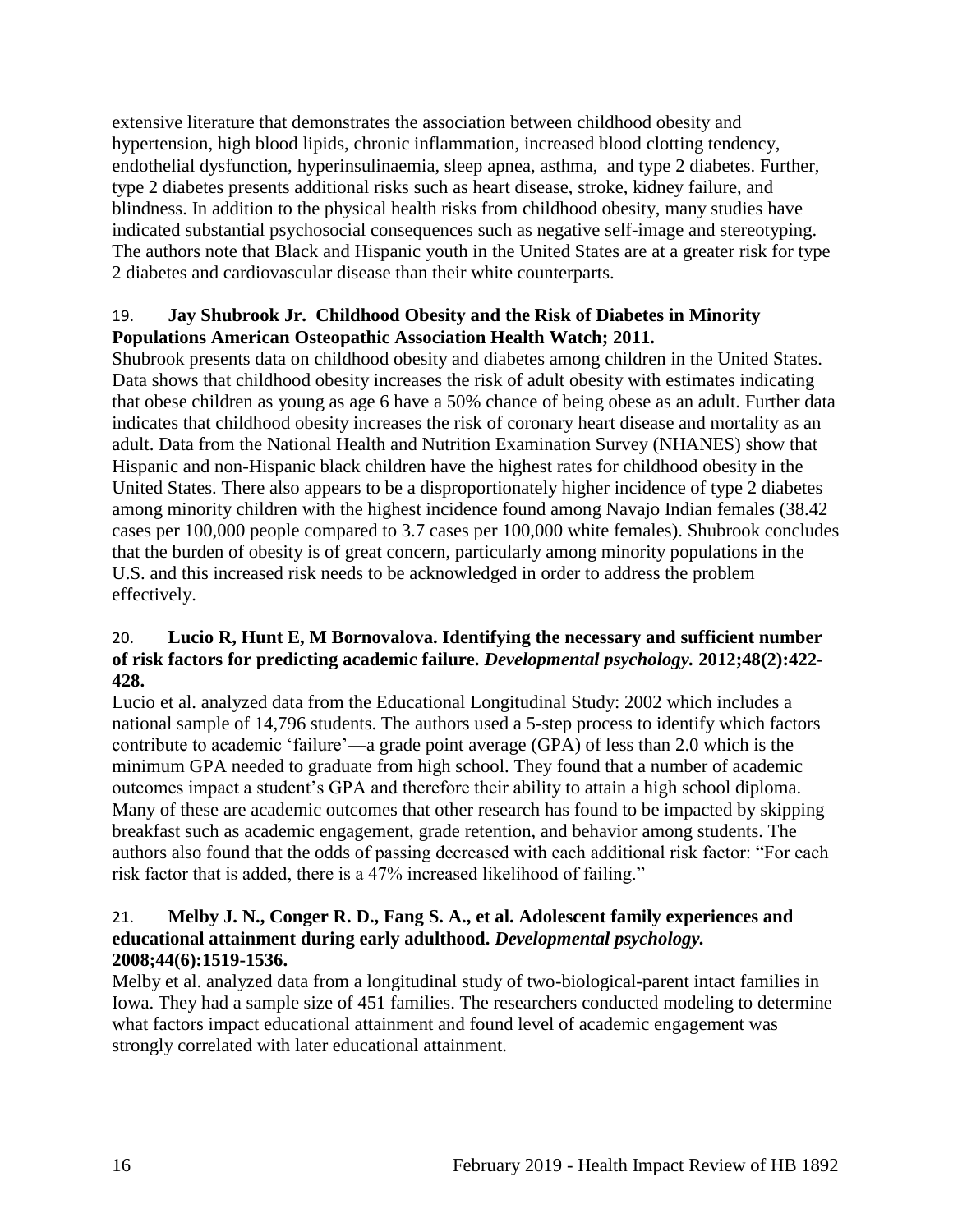#### 22. **Ou Suh-Ruu, Reynolds Arthur J. Predictors of educational attainment in the Chicago Longitudinal Study.** *School Psychology Quarterly.* **2008;23(2):199-229.**

Ou and Reynolds analyzed data from the Chicago Longitudinal Study, using a sample size of 1,286 youth in order to investigate predictors of high school completion and total educational attainment. They found that, among other factors, school absences, grade retention, and youth's educational expectations all influenced educational attainment.

## 23. **Winding T. N., Nohr E. A., Labriola M., et al. Personal predictors of educational attainment after compulsory school: influence of measures of vulnerability, health, and school performance.** *Scandinavian journal of public health.* **2013;41(1):92-101.**

Winding et al. analyzed data from a 2004 questionnaire completed by a cohort of adolescents born in 1989 (n=3053) in Denmark (83% response rate) and linked 2010 educational attainment data from Statistics Denmark. This allowed for a follow-up of 6.5 years. The authors found that low grades during primary school was predictive of not having completed a secondary education by age 20/21 (odds ratios between 1.7 and 2.5). For students with low math grades this association was even stronger. The authors cite two additional studies which have also found an association between school performance and later educational attainment.

# <span id="page-19-1"></span>24. **Health of Washington State: Mental Health. Washington State Department of Health; 2008.**

Washington Behavioral Risk Factor Surveillance System (BRFSS) data from 2004-2006 indicate that American Indians and Alaska Natives and non-Hispanic black individuals reported significantly higher rates of poor mental health compared to other groups. These relationships persisted after adjusting for additional factors such as age, income, and education. Washington BRFSS data also show an association between lower annual household income and poor mental health, a relationship that was also shown with education. It is well understood that mental health is also closely related to other areas such as employment opportunities, physical health, substance abuse. This report also highlights a Washington state study from 2002 that reveal that 16% of individuals in the state who were receiving publicly funded mental health services had at least one felony conviction, a rate over twice that of the general population.

# <span id="page-19-0"></span>25. **Centers for Disease Control and Prevention. Behavioral Risk Factor Surveillance System Prevalence And Trends Data: Washington-2014. 2014; Available at:**

## **[http://apps.nccd.cdc.gov/brfss/page.asp?cat=XX&yr=2014&state=WA#XX.](http://apps.nccd.cdc.gov/brfss/page.asp?cat=XX&yr=2014&state=WA#XX) Accessed August 16, 2016.**

Behavioral Risk Factor Surveillance System (BRFSS) 2014 data from Washington state show significant correlations between lower income and a number of health indicators including: worse overall self-reported health, depression, asthma, arthritis, stroke, oral health, tobacco use, women's health indicators, health screening rates, physical activity, and diabetes. Data also show that as educational attainment increases income level also increases.

# <span id="page-19-2"></span>26. **Christensen Trevor, Weisser Justin. Health of Washington State Report: Tobacco Use. Washington State Department of Health; 2015.**

Christensen et al. report Washington state Behavioral Risk Factor Surveillance System (BRFSS) data from 2012 to 2014 indicate that prevalence of smoking decreases as income and levels of education increase. Further, American Indians and Alaska Natives (AI/AN) and Native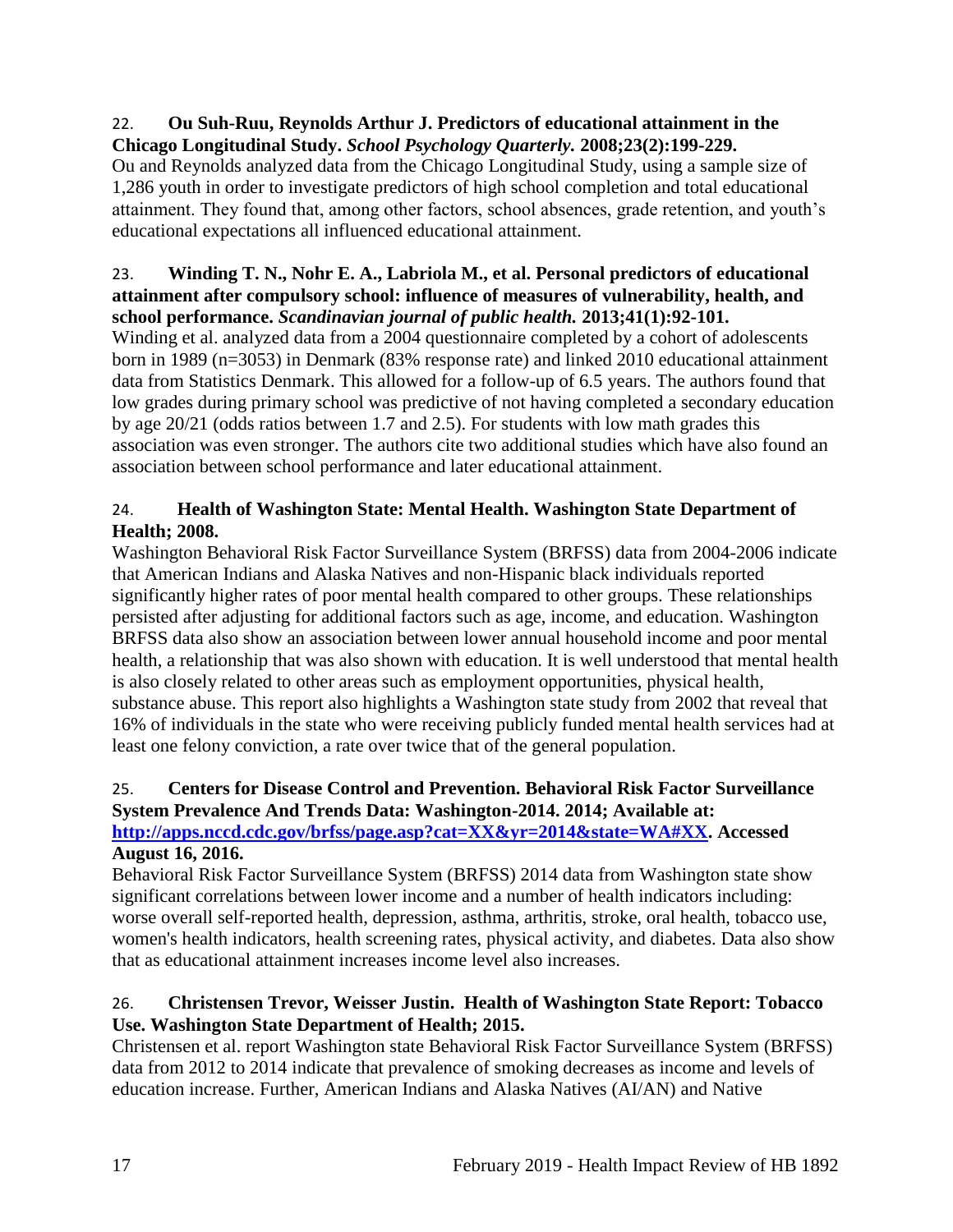Hawaiian/Other Pacific Islander populations have significantly higher smoking rates than white, black, Hispanic, and Asian populations.

## 27. **Kandel Denise B., Griesler Pamela C., Schaffran Christine. Educational attainment and smoking among women: Risk factors and consequences for offspring.** *Drug and Alcohol Dependence.* **2009;104:S24-S33.**

Researchers examined United States data from four national data sets and found that, among women, lower levels of education are associated with greater risk of being a current smoker, smoking daily, smoking heavily, being nicotine dependent, starting to smoke at an early age, having higher levels of circulating cotinine (a metabolite of nicotine) per cigarettes smoked, and continuing to smoke in pregnancy. In addition, lower levels of maternal education were linked to increased risk of antisocial behavior among offspring.

# <span id="page-20-0"></span>28. **Kemple Angela. Health of Washington State Report: Diabetes. Washington State Department of Health; 2016.**

Kemple presents data from Washington regarding diabetes in the state. Washington data from the Behavioral Risk Factor Surveillance System (BRFSS) from 2012-2014 show that among adults, the percentage of persons with diabetes increased as household income decreased. This relationship was also true for education. Further, BRFSS data also show that age-adjusted diabetes prevalence is highest among those who are Hispanic, American Indian/Alaska Native, and black.

# 29. **McCarty C. A., Mason W. A., Kosterman R., et al. Adolescent school failure**

**predicts later depression among girls.** *Journal of Adolescent Health.* **2008;43(2):180-187.** McCarty et al. conducted a prospective longitudinal cohort study with a sample of 808 youth followed from ages 10 to 21. The researchers discovered that adolescent school 'failure' (meaning being suspended, expelled, or dropping out of high school early) predisposed girls to depression in early adulthood.

# 30. **McLaren L. Socioeconomic status and obesity.** *Epidemiologic reviews.* **2007;29:29- 48.**

McLaren et al. conducted a meta-analysis exploring the relationship between obesity and SES among adults. A total of 333 studies published internationally met the inclusion criteria. In highly developed countries, the majority of the studies found higher body weights among women with lower education attainment. Nearly 50% of the studies in highly developed countries found the same relationship for men.

## 31. **Mersky JP, AJ Reynolds. Educational success and adult health: Findings from the Chicago longitudinal study.** *Prevention Science.* **2009;10(2):175-195.**

Mersky and Reynolds analyzed data from a Chicago prospective cohort study that followed 1,539 individuals. Results indicate that high school completion was significantly and inversely associated with tobacco smoking, frequent substance use, depression, and no health insurance coverage. In addition, middle school reading performance was inversely related to depression and student's expectation to attend college was negatively associated with frequent drug use.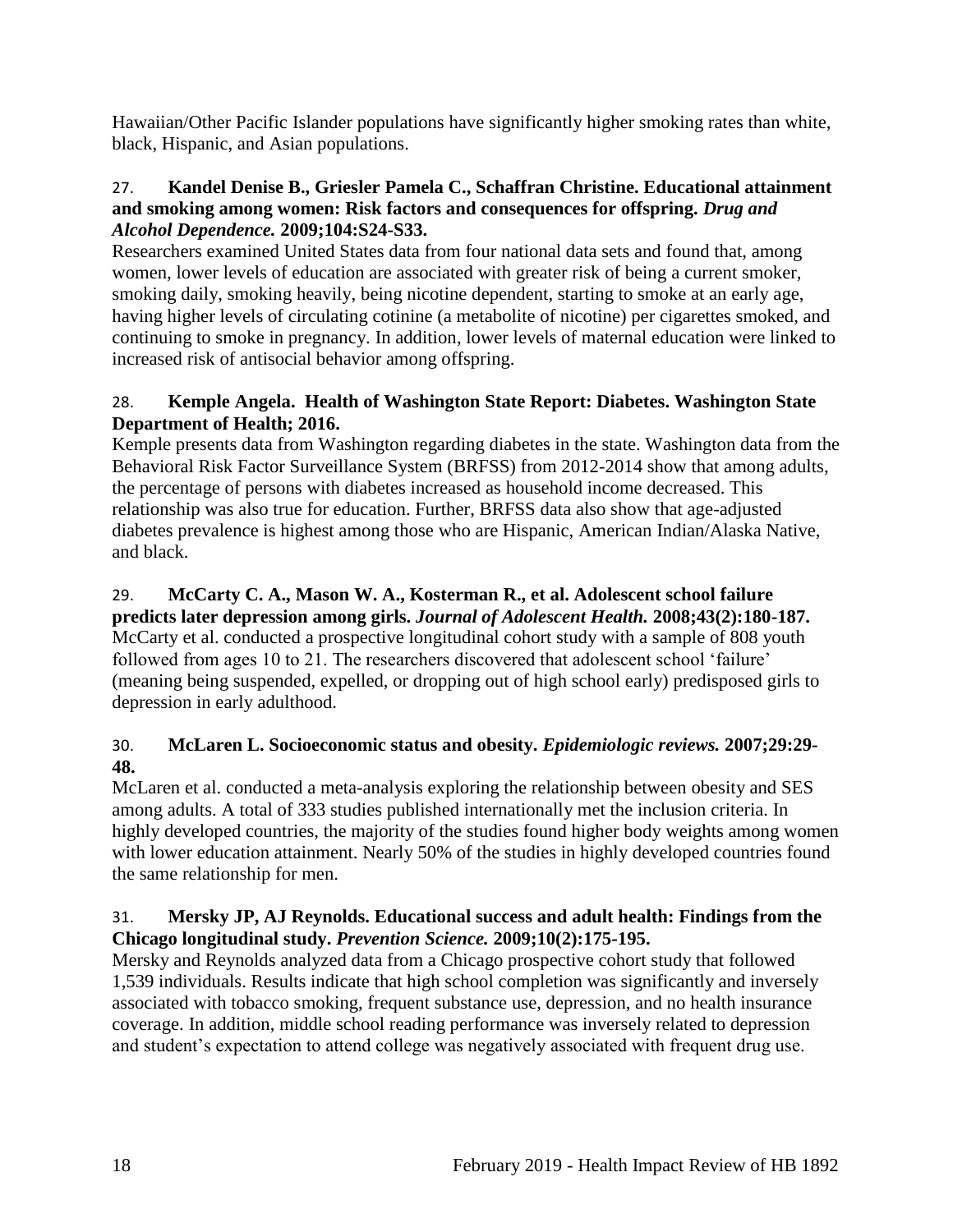#### 32. **Mezuk B, Eaton WW, Golden SH, et al. The influence of educational attainment on depression and risk of type 2 diabetes.** *American journal of public health.* **2011;98(8):1480.** Researchers analyzed adult survey data collected in the Baltimore Epidemiological Catchment Area and then conducted follow-up interviews with the survey cohort. Mezuk et al. found a statistically significant association between type 2 diabetes and lower educational attainment. In addition, the data indicate that depression was associated with type 2 diabetes, but each year of education attained decreased the risk of type 2 diabetes for those experiencing depression.

# <span id="page-21-0"></span>33. **Poel A. Health of Washington State Report: Mortality and Life Expectancy. Data Update 2015. Washington State Department of Health; 2015.**

Poel presents Washington state data on mortality and life expectancy. The data show that ageadjusted death rates were higher in Washington census tracks with higher poverty rates. The state data also show that American Indian/Alaska Natives, Native Hawaiian/Other Pacific Islanders, and black residents had the highest age-adjusted death rate and shortest life expectancy at birth compared to other groups in the state.

# <span id="page-21-1"></span>34. **Serafin M. Health of Washington State Report: Self-reported Health Status. Data Update 2016. Washington State Department of Health; 2016.**

Serafin presents data from Washington state on self-reported health status. The data show that after accounting for age, education, race and ethnicity, household income was a strong predictor of self-reported health status. Health status varied by race and ethnicity, with close to 35% of Hispanics, 30% of American Indian/Alaska Natives, and 20% of Native Hawaiian/Other Pacific Islanders reporting fair or poor health. Washington Behavioral Risk Factor Surveillance System (BRFSS) data from 2012-2014 also show that education was a strong predictor of self-reported fair or poor health after adjusting for age.

## 35. **Skodova Z., Nagyova I., van Dijk J. P., et al. Socioeconomic differences in psychosocial factors contributing to coronary heart disease: a review.** *Journal of clinical psychology in medical settings.* **2008;15(3):204-213.**

Skodova et al. conducted a meta-analysis of the literature addressing the relationships between SES, coronary heart disease (CHD), and psychosocial factors contributing to coronary heart disease. Researchers identified 12 studies that met their inclusion criteria. They found that higher levels of education are associated with lower rates of CHD, and that decreasing education is associated with factors that are linked to CHD such as depression, anxiety, hostility, and a lack of social supports.

#### 36. **Steptoe A., Hamer M., Butcher L., et al. Educational attainment but not measures of current socioeconomic circumstances are associated with leukocyte telomere length in healthy older men and women.** *Brain, behavior, and immunity.* **2011;25(7):1292-1298.**

Steptoe et al. analyzed data collected from 543 male and female London-based civil servants of white European origin. All participants were between the ages of 53 and 76 and healthy. Researchers looked at blood samples to determine telomere length and telomerase activity. Telomere shortening is associated with aging. Short telomeres are also associated with increased risk of premature heart attack and mortality. Researchers found that lower educational attainment was associated with shorter telomere length after controlling for biological and behavioral covariates. This association remained significant even after adjusting for current SES.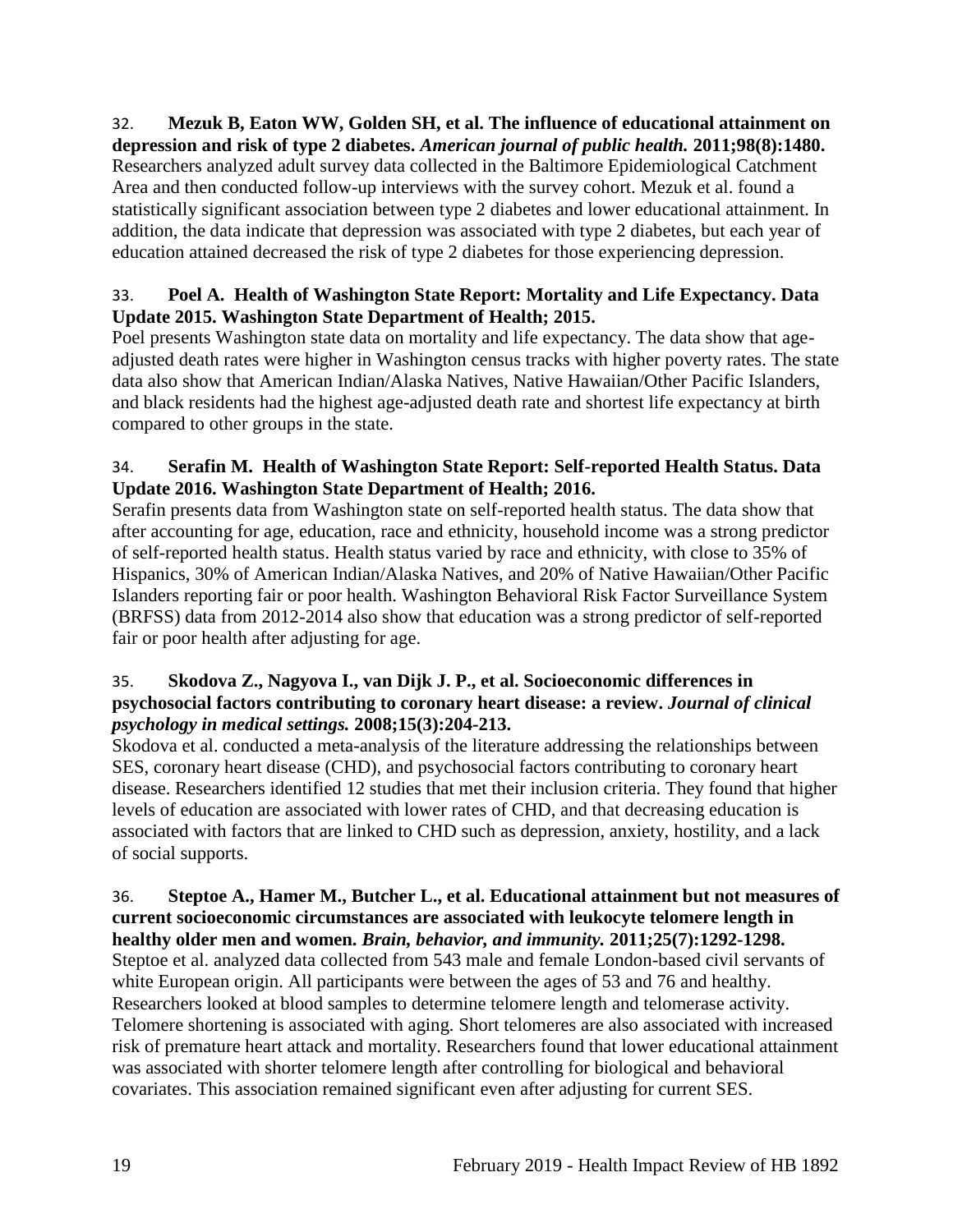Researchers speculated that low educational attainment may be an indicator of long-term lower SES, and may be associated with accumulated stress resulting in telomere shortening. They also postulate that education may promote problem-solving skills leading to reduced responses to stress, thereby impacting aging.

### <span id="page-22-0"></span>37. **Bureau of Labor Statistics website. Employment projections: Earnings and unemployment rates by educational attainment. Last Updated March 15, 2016; Available at: [http://www.bls.gov/emp/ep\\_chart\\_001.htm.](http://www.bls.gov/emp/ep_chart_001.htm) Accessed November 1, 2016.**

National data from 2015 indicate that as educational attainment increases median weekly earnings also increase and unemployment rates decrease.

# <span id="page-22-1"></span>38. **Ellings Amy. Health of Washington State Report: Obesity and Overweight. Washington State Department of Health; 2015.**

Ellings reports Washington state Behavioral Risk Factor Surveillance System (BRFSS) data from 2002-2014, which shows that obesity rates are the highest among low income families and that as income increases, rates of obesity decrease. Further, individuals that graduated college or attended some college had lower rates of obesity than those who had a high school education or less. Black, American Indian and Alaska Native, and Hispanic Washington residents had higher rates of obesity even after accounting for gender, income, education, and age.

# 39. **Paul Karsten I., Moser Klaus. Unemployment impairs mental health: Metaanalyses.** *Journal of Vocational Behavior.* **2009;74(3):264-282.**

Paul et al. conducted a meta-analysis of 237 cross-sectional and 87 longitudinal studies that examined the relationship between mental health and unemployment. The meta-analysis of cross-sectional data revealed that unemployed persons showed significantly more symptoms of distress and impaired well-being than did employed persons. The meta-analyses of longitudinal studies and natural experiments supported the concept that unemployment is not only correlated to distress but also causes it.

# 40. **Ponnet K. Financial stress, parent functioning and adolescent problem behavior: an actor-partner interdependence approach to family stress processes in low-, middle-, and high-income families.** *Journal of youth and adolescence.* **2014;43(10):1752-1769.**

Ponnet cites extensive evidence on the relationship between financial hardship and emotional problems among youth and adults, family conflict, problem behavior among adolescents, and psychological distress. The author analyzed data from a subsample of two-parent families with children between 11 and 17 years of age from the Relationship between Mothers, Fathers and Children study drawn from the Dutch-speaking part of Belgium (n= 1,596 individuals from 798 families). Analysis showed that parents in low-income groups had significantly more financial stress than those in middle-income and high-income groups. The author found that the association between financial stress and problem behavior in adolescents is mediated by depressive symptoms, interparental conflict, and positive parenting. They also found that financial stress had more detrimental impacts on depressive feelings for mothers with low incomes than for those with higher incomes.

# <span id="page-22-2"></span>41. **Prause J., Dooley D., Huh J. Income volatility and psychological depression.**  *American journal of community psychology.* **2009;43(1-2):57-70.**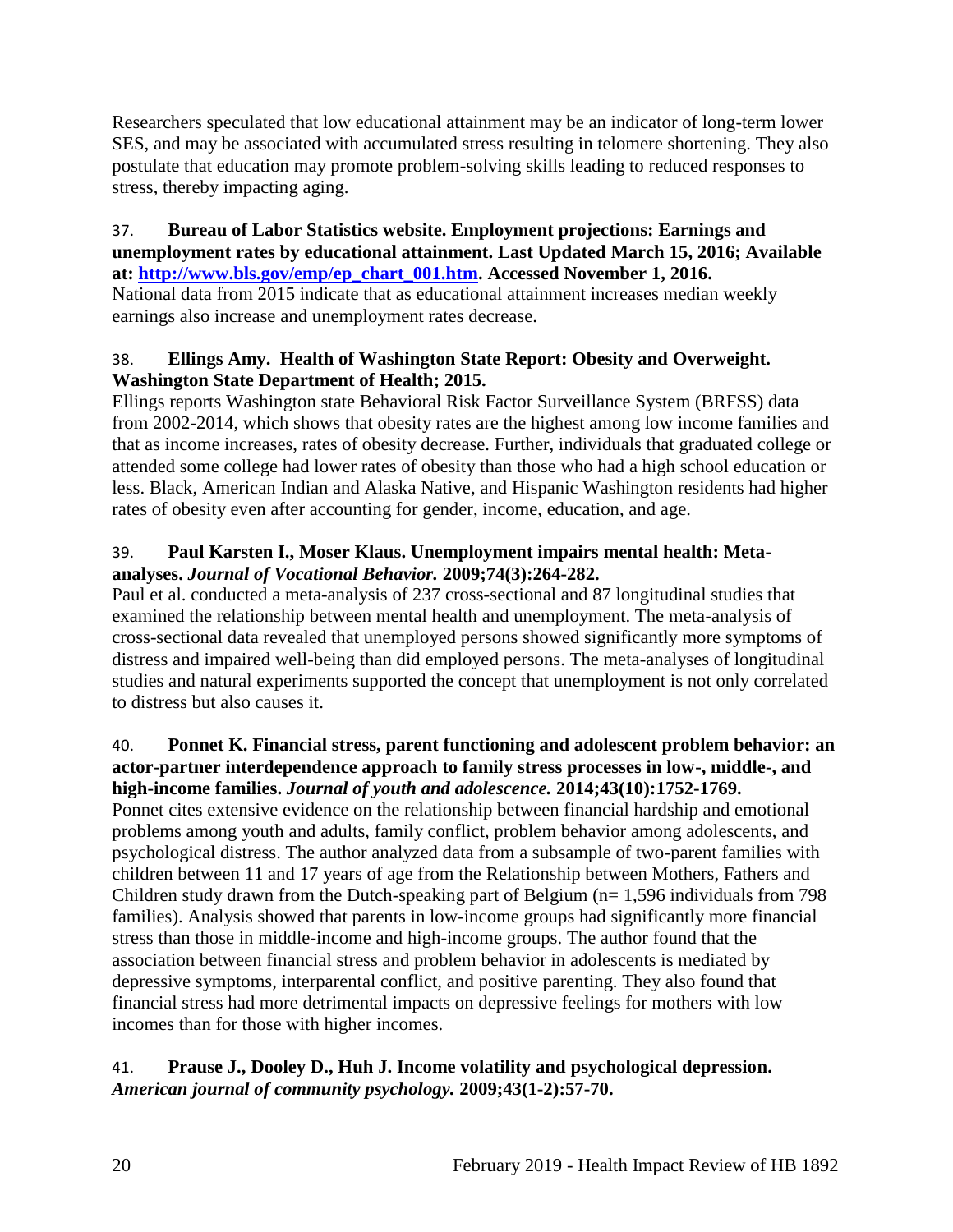Prause et al. analyzed a sample  $(n = 4.493)$  from the National Longitudinal Survey of Youth. Researchers found that income volatility was significantly associated with depression; and downward volatility (frequent losses in income) was significantly associated with depression even after controlling for baseline depression. High income appeared to act as a buffer, so those with lower incomes were more vulnerable to the adverse effects of downward volatility.

## 42. **Spencer N., Thanh T. M., Louise S. Low income/socio-economic status in early childhood and physical health in later childhood/adolescence: a systematic review.**  *Maternal and child health journal.* **2013;17(3):424-431.**

Spencer et al. conducted a meta-analysis of studies examining the relationship between low socioeconomic status in the first five years of life and physical health outcomes in later childhood and adolescence. Nine studies met the researchers' strict inclusion criteria. The studies indicated significant associations between early childhood low-income status and a number of adverse health outcomes including: activity-limiting illness, parent-reported poor health status, acute and recurrent infections, increasing body mass index (BMI), dental caries, and higher rates of hospitalization.

<span id="page-23-0"></span>43. **Subramanyam M., Kawachi I., Berkman L., et al. Relative deprivation in income and self-rated health in the United States.** *Social science & medicine.* **2009;69(3):327-334.** Subramanyam et al. analyzed data from the 2002, 2004, and 2006 Current Population Surveys conducted by the United States Census Bureau. Researchers found that individuals from the lowest income category were over five times more likely to report being in poor health than participants from the highest income category. In addition, they found that relative deprivation (the differences in incomes between an individual and others who have higher incomes than that individual [one measure of income inequality]) appeared to explain a large part of this association.

# 44. **VanEenwyk J. Health of Washington State Report: Socioeconomic Position in Washington. Washington State Department of Health; 2014.**

VanEenwyk presents data about socioeconomic position in Washington State including differences within the state as well as statewide differences compared to national data. Data indicate that compared to the United States as a whole, fewer Washington residents are living in poverty and a higher percentage of residents ages 25 and older have college degrees. However, these economic resources are not evenly distributed among all Washington residents. Females in Washington were more likely to be living in poverty than males and were also more likely to have lower wages. Further, American Indian and Alaska Native, Hispanic, and black residents had higher percentages of living in poverty and lower median household incomes compared to other groups. Data also indicated that counties in eastern Washington were more likely to have high poverty rates and high rates of unemployment than counties in western Washington.

# 45. **Office of Superintendent of Public Instruction website. Student enrollment demographic data 2016. Available at:**

**[http://reportcard.ospi.k12.wa.us/DataDownload.aspx.](http://reportcard.ospi.k12.wa.us/DataDownload.aspx) Accessed November 13, 2016.**

These recent Washington state data indicate that school districts that serve high percentages of students eligible for free and reduced-price lunch also tend to serve high percentages of students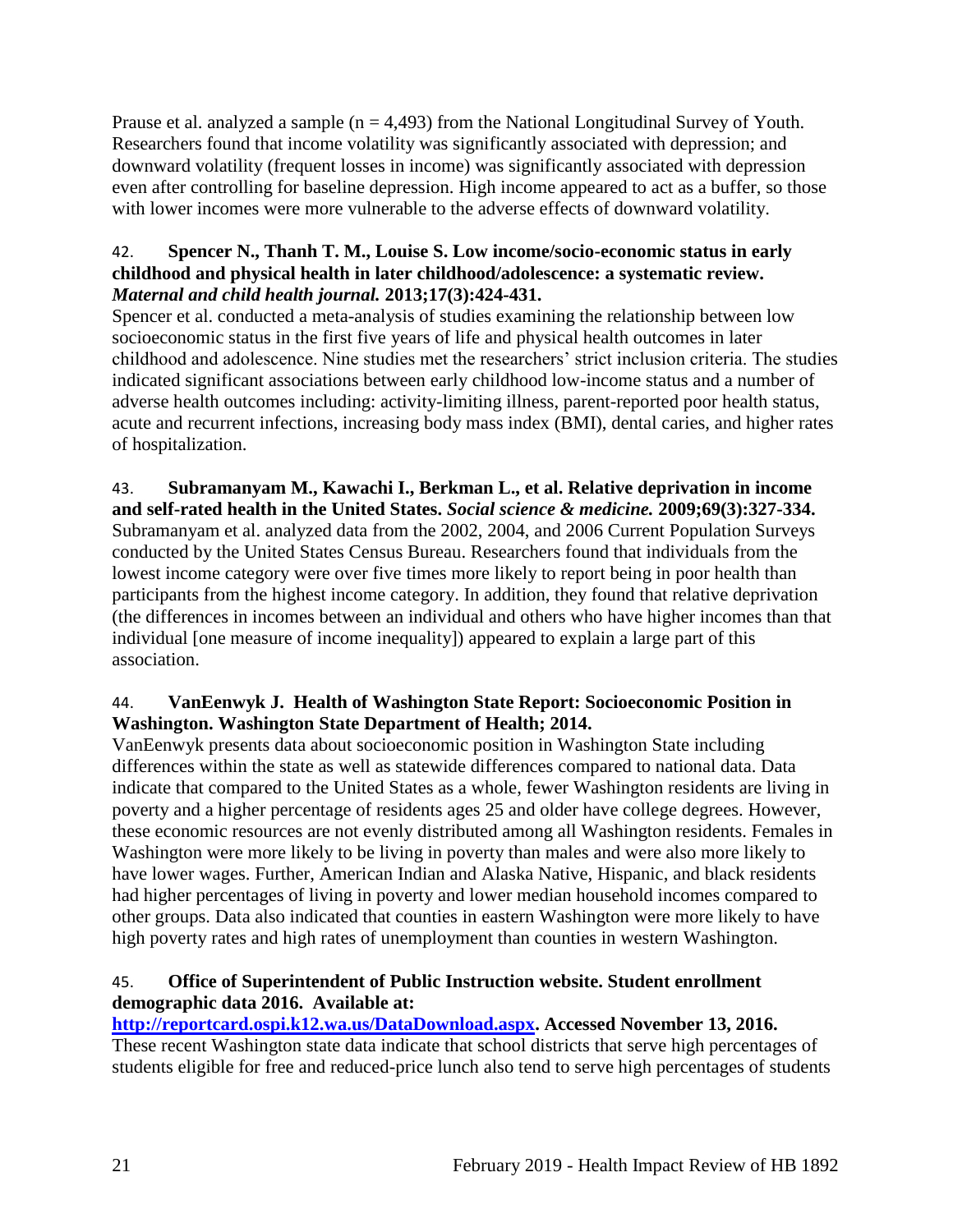of color. Although the relationship is not true for every district, the trend is apparent when looking at data for all of the districts combined.

#### <span id="page-24-0"></span>46. **Food Research & Action Center. Relationship Between Poverty and Obesity. 2015; Available at: [http://frac.org/initiatives/hunger-and-obesity/are-low-income-people-at](http://frac.org/initiatives/hunger-and-obesity/are-low-income-people-at-greater-risk-for-overweight-or-obesity/)[greater-risk-for-overweight-or-obesity/.](http://frac.org/initiatives/hunger-and-obesity/are-low-income-people-at-greater-risk-for-overweight-or-obesity/) Accessed November 14, 2016.**

Overview of studies from the United States that present research on the relationship between obesity and poverty. Provides relevant study conclusions for both adult and child populations.

## 47. **Huang J., Barnidge E. Low-income children's participation in the National School Lunch Program and household food insufficiency.** *Social science & medicine.* **2016;150:8- 14.**

Huang and Barnidge examine the association between receiving free and reduced-price lunch from the National School Lunch Program (NSLP) with household food insufficiency for lowincome children and families. They find higher rates of household food insufficiency during summer months, when students do not have access to NSLP meals, indicating that participation in NSLP can help decrease food insufficiency. Food insecurity is prevalent in households with children in the US, with nearly one-fifth of households reporting food insecurity at some point during the year 2013. Food insecurity has been demonstrated to have adverse impacts on children's health and educational outcomes. At the time of the study, it was estimated that 39% of all school-aged children received a free or reduced-price lunch through the NSLP. The mechanism by which NSLP might affect food insecurity is through reduced household food spending: resources no longer spent on two daily meals for school-aged children can be redirected to food consumption for the rest of the household. Prior to this study, there was limited and inconsistent evidence to support this relationship. The authors note that a major challenge is presented by selection bias: households most likely to experience food insecurity are also most likely to participate in the program, making a cross-household comparison difficult. To avoid this, the authors chose to compare seasonal food insecurity within the same household. As NSLP meals are not available during the summer, the authors hypothesize that families may be more likely to experience food insecurity. The authors used data from the Survey of Income and Program Participation (SIPP), a longitudinal and nationally representative household survey from the UW Census Bureau. The authors created a sample of households with school-aged children who had participated in the survey after at least one child had participated in NSLP. This was to ensure that information about food insufficiency was collected from a family during the school year and during summer months. The final sample contained 15,241 households. The SIPP survey asked household participants about experiences and timing of food insecurity; this was later operationalized as a binary variable to indicate whether or not the family had experience food insecurity according to the FIS. The timing of food insecurity was operationalized as having taken place during the school year or during summer months. Statistical analysis controlled for demographic and socioeconomic factors and for recall error. Nearly 7% of households in the sample reported food insufficiency at some point. When comparing household responses during the school year and during summer months, the authors find that there is a relationship between NSLP and reduced food insecurity: "NSLP participation is associated with a 14% reduction in the risk of experiencing food insufficiency." This reduction applies to the entire household, even though the NSLP only targets schoolchildren, suggesting "that the NSLP plays a significant role in protecting low-income families from food